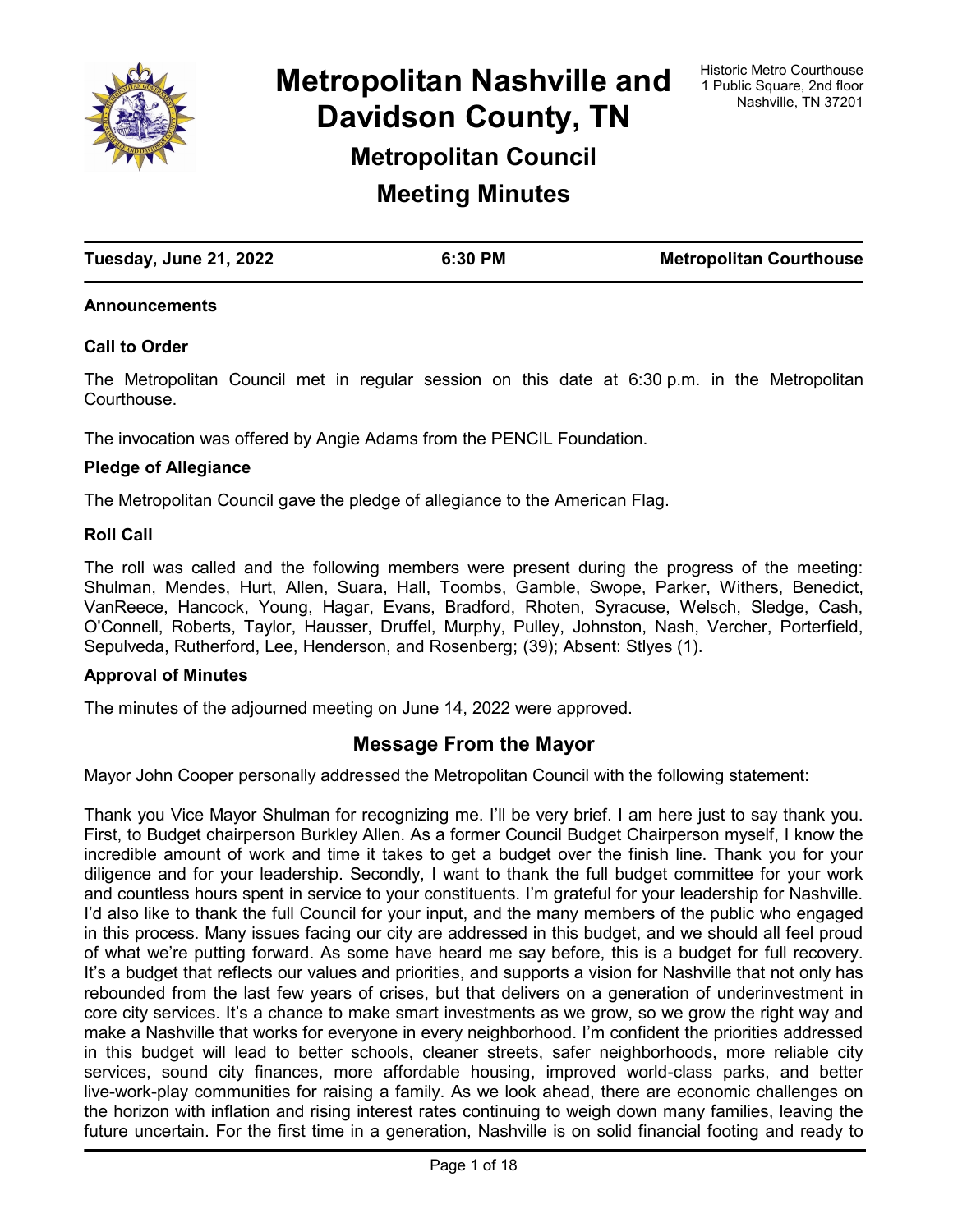take on what lies ahead. This budget ensures Metro is ready for whatever challenges are coming, and I'd again like to thank Council for their responsible stewardship in moving us forward. I know you have a full agenda ahead, and I don't want to take too much time. I just wanted to say thank you, and I'm looking forward to what comes next.

# **Elections and Confirmations**

| 22-203        | <b>Airport Authority Board</b><br>Reappointment of Ms. Nancy Sullivan for a term expiring on April 6, 2029.                            |
|---------------|----------------------------------------------------------------------------------------------------------------------------------------|
|               | Council Member Vercher moved to confirm the appointment, which motion was<br>seconded and adopted by a unanimous vote of the Council.  |
| <u>22-202</u> | <b>Civil Service Commission</b><br>Reappointment of Ms. D. Billye Sanders for a term expiring on March 31, 2027.                       |
|               | Council Member Vercher moved to confirm the appointment, which motion was<br>seconded and adopted by a unanimous vote of the Council.  |
| <u>22-204</u> | <b>Fair Commissioners Board</b><br>Appointment of Mr. Anthony Owens for term expiring on June 6, 2027.                                 |
|               | Council Member Vercher moved to confirm the appointment, which motion was<br>seconded and adopted by a unanimous vote of the Council.  |
| <u>22-199</u> | Metropolitan Board of Equalization<br>Reappointment of Ms. Sharilyn Pettus as an alternate member for a term<br>expiring June 6, 2024. |
|               | Council Member Vercher moved to defer the appointment, which motion was<br>seconded and adopted by a unanimous vote of the Council.    |
| 22-205        | <b>Property Standards and Appeals Board</b><br>Appointment of Ms. Mirza Esteban for a term expiring on April 7, 2026.                  |
|               | Council Member Vercher moved to confirm the appointment, which motion was<br>seconded and adopted by a unanimous vote of the Council.  |
| <u>22-206</u> | <b>Property Standards and Appeals Board</b><br>Appointment of Ms. Luvenia Harrison for a term expiring on April 7, 2026.               |
|               | Council Member Vercher moved to confirm the appointment, which motion was<br>seconded and adopted by a unanimous vote of the Council.  |
| 22-207        | <b>Public Library Board</b><br>Reappointment of Mr. Keith Simmons for a term expiring on May 5, 2029.                                  |
|               | Council Member Vercher moved to confirm the appointment, which motion was<br>seconded and adopted by a unanimous vote of the Council.  |
| <u>22-208</u> | <b>Transit Authority</b><br>Reappointment of Ms. Gail Carr-Williams for a term expiring on May 1, 2027.                                |
|               | Council Member Vercher moved to confirm the appointment, which motion was<br>seconded and adopted by a unanimous vote of the Council.  |
| 22-209        | <b>Transportation Licensing Commission</b><br>Reappointment of Mr. Freddie Carr for a term expiring on April 30, 2024.                 |
|               | Council Member Vercher moved to defer the appointment, which motion was<br>seconded and adopted by a unanimous vote of the Council.    |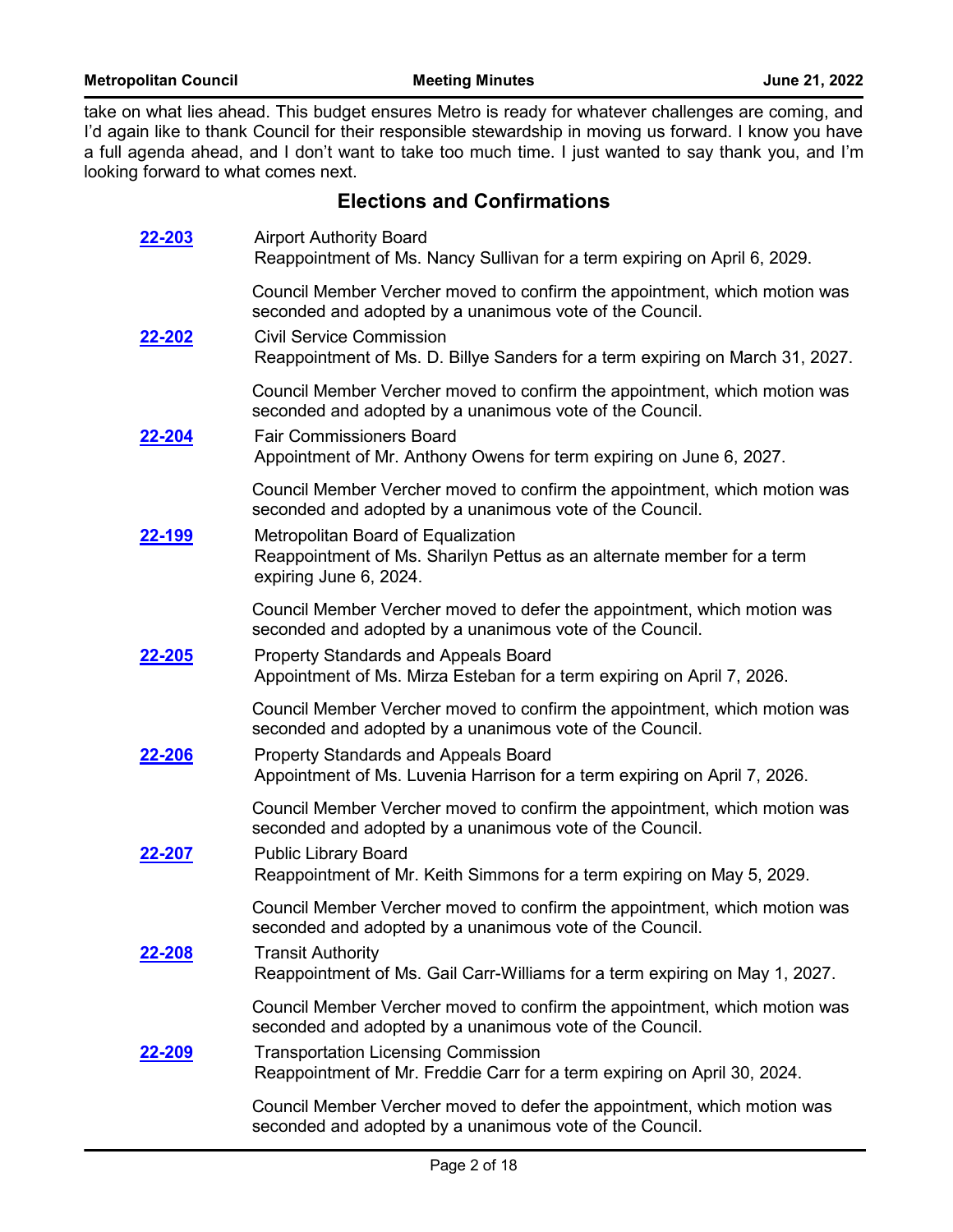Transportation Licensing Commission Reappointment of Mr. Sal Hernandez for a term expiring on April 30, 2024. **[22-210](http://nashville.legistar.com/gateway.aspx?m=l&id=/matter.aspx?key=14668)**

> Council Member Vercher moved to confirm the appointment, which motion was seconded and adopted by a unanimous vote of the Council.

# **Bills on Third Reading**

Without objection, BL2022-1248 and BL2022-1249 were taken out of order.

**[BL2022-1248](http://nashville.legistar.com/gateway.aspx?m=l&id=/matter.aspx?key=14439)** A bill to be entitled: The Budget Ordinance of the Metropolitan Government of Nashville and Davidson County, Tennessee for Fiscal Year 2023.

> Council Member Allen offered a substitute ordinance and moved that it be adopted, which motion was seconded and approved by a voice vote of the Council.

Council Member Rosenberg offered Amendment No. 1 and moved that it be adopted which motion was properly seconded. After discussion, Council Member Swope called for the previous question, which motion was seconded and approved by a voice vote of the Council. The matter recurred on the motion to adopt Amendment No.1, which motion was seconded and approved by the following roll call vote:

- Hurt, Toombs, Parker, Benedict, Young, Hagar, Bradford, Welsch, Sledge, Taylor, Hausser, Murphy, Vercher, Porterfield, Sepulveda, Rutherford, Lee, Henderson, and Rosenberg **Yes:**
- Mendes, Allen, Hall, Gamble, Swope, Withers, VanReece, Hancock, Syracuse, Cash, Roberts, Druffel, Pulley, Johnston, and Nash **No:**
- **Abstain:** Suara, Evans, and Rhoten

Council Member Benedict withdrew Amendment No. 2. Council Member Toombs withdrew Amendment No. 3. Council Member Evans withdrew Amendment No. 4. Council Member Bradford offered Amendment No. 5 and moved that it be adopted, which motion was properly seconded. After discussion, Council Member Swope called for the previous question, which motion was seconded and approved by a voice vote of the Council. The matter recurred on the motion to adopt Amendment No. 5, which motion was seconded and failed by a voice vote of the Council with Council Member Murphy abstaining. Council Member Bradford withdrew Amendment No. 6. Council Member Johnston offered Amendment No. 7 and moved that it be adopted, which motion was properly seconded. After discussion, Council Member Swope called for the previous question, which motion was seconded and approved by a voice vote of the Council. The matter recurred on the motion to adopt Amendment No. 7, which motion was seconded and failed by a voice vote of the Council with Council Member Taylor abstaining. Council Member Welsch offered Amendment No. 8 and moved that it be adopted, which motion was properly seconded. After discussion, Council Member Swope called for the previous question, which motion was seconded and approved by a voice vote of the Council. The matter recurred on the motion to adopt Amendment No. 8, which motion was seconded and approved by the following roll call vote: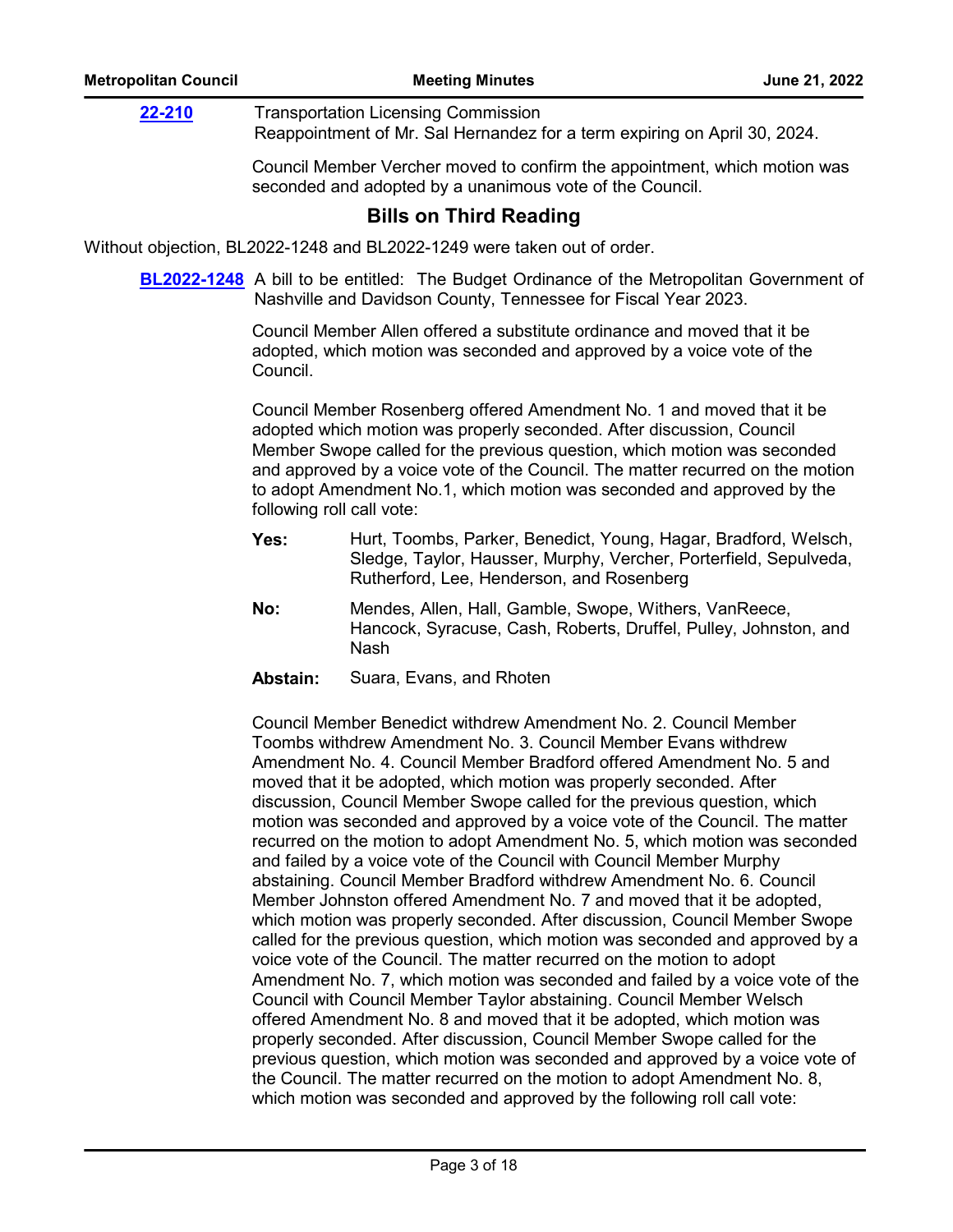| Yes: | Mendes, Hurt, Allen, Suara, Toombs, Parker, Benedict, VanReece,<br>Evans, Bradford, Welsch, Sledge, Cash, OConnell, Hausser,<br>Murphy, Vercher, Porterfield, Sepulveda, Lee, Henderson, and<br>Rosenberg |
|------|-----------------------------------------------------------------------------------------------------------------------------------------------------------------------------------------------------------|
| No:  | Hall, Swope, Withers, Hancock, Young, Hagar, Rhoten, Syracuse,<br>Roberts, Taylor, Druffel, Pulley, Johnston, Nash, and Rutherford                                                                        |

**Abstain:** Gamble

Council Member Welsch withdrew Amendmnent No. 9. Council Member Welsch offered Amendment No. 10 and moved that it be adopted, which motion was properly seconded. After discussion, Council Member Swope called for the previous question, which motion was seconded and approved by a voice vote of the Council. The matter recurred on the motion to adopt Amendment No. 10, which motion was seconded and failed by the following roll call vote:

**Yes:** Mendes, Parker, Welsch, Sepulveda, and Lee

- Hurt, Allen, Hall, Toombs, Gamble, Swope, Withers, VanReece, Hancock, Young, Hagar, Evans, Bradford, Rhoten, Syracuse, Cash, OConnell, Taylor, Hausser, Druffel, Murphy, Pulley, Johnston, Nash, Vercher, Porterfield, Rutherford, Henderson, and Rosenberg **No:**
- **Abstain:** Suara, Benedict, and Sledge

Council Member Welsch withdrew Amendment No. 11. Council Member Sledge withdrew Amendment No. 12. Council Member O'Connell offered Amendment No. 13 and moved that it be adopted, which motion was properly seconded. After discussion, Council Member Swope called for the previous question, which motion was seconded and approved by a voice vote of the Council. The matter recurred on the motion to adopt Amendment No. 13, which motion was seconded and failed by a voice vote of the Council. Council Member Porterfield moved to suspend the rules to allow consideration of a late filed amendment. Without objection, Council Member Porterfield offered Late Amendment No. 13.5, which motion was properly seconded. After discussion, Council Member Bradford called for the previous question, which motion was seconded and failed by a voice vote of the Council. After further discussion, Council Member Young called for the previous question, which motion was seconded and approved by a voice vote of the Council. The matter recurred on the motion to adopt Late Amendment No. 13.5, which motion was seconded and approved by the following roll call vote:

- Hurt, Allen, Suara, Toombs, Gamble, Parker, Withers, Benedict, VanReece, Bradford, Sledge, Cash, OConnell, Taylor, Druffel, Nash, Vercher, Porterfield, Sepulveda, Rutherford, Lee, and Rosenberg **Yes:**
- Mendes, Hall, Swope, Hancock, Young, Hagar, Rhoten, Syracuse, Roberts, Pulley, Johnston, and Henderson **No:**
- **Abstain:** Murphy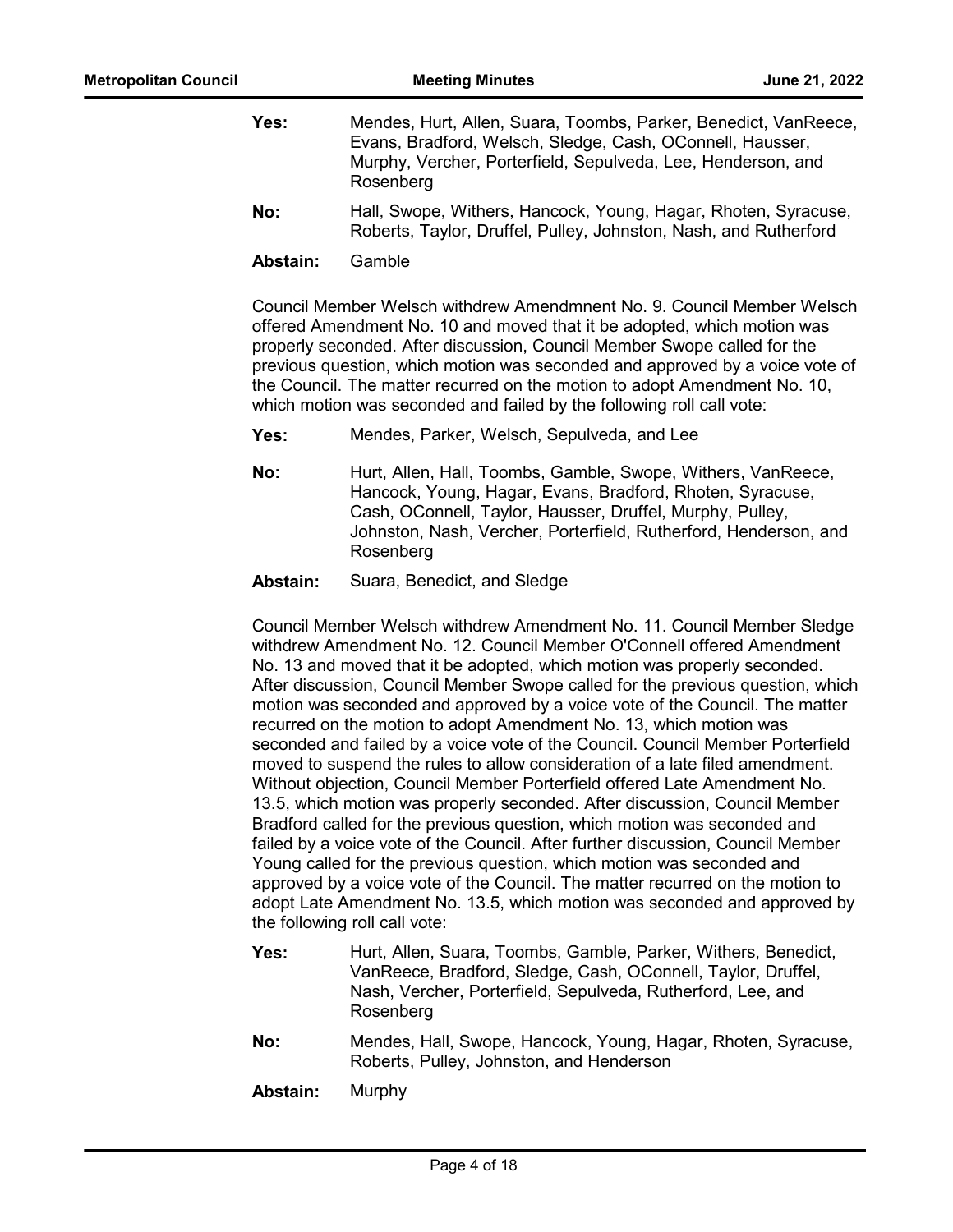Council Member Porterfield withdrew Amendment No. 14. Council Member Porterfield offered Amendment No. 15 and moved that it be adopted, which motion was seconded and approved by the following roll call vote:

| Yes:       | Hurt, Suara, Toombs, Gamble, Parker, Benedict, VanReece,<br>Young, Hagar, Evans, Bradford, Rhoten, Welsch, Sledge, Cash,<br>OConnell, Roberts, Taylor, Hausser, Vercher, Porterfield,<br>Sepulveda, Rutherford, Lee, and Rosenberg |
|------------|------------------------------------------------------------------------------------------------------------------------------------------------------------------------------------------------------------------------------------|
| <b>Mai</b> | Mandos Allan Curano Withora Hangook Curaques Druffol                                                                                                                                                                               |

Mendes, Allen, Swope, Withers, Hancock, Syracuse, Druffel, Murphy, Pulley, Johnston, Nash, and Henderson **No:**

**Abstain:** Hall

Council Member Suara moved to suspend the rules to allow consideration of Late Amendment No. 16, which motion was met with requisite objection causing the motion to fail. Council Member O'Connell withdrew Late Amendment No. 17.

Council Member Allen moved to approve the substitute as amended, which motion was properly seconded. After discussion, Council Member Young called for the previous question, which motion was seconded and approved by a voice vote of the Council. The matter recurred on the motion to approve the substitute ordinance as amended, which motion was seconded and approved by a voice vote of the Council, with Council Member Swope and Council Member Pulley voting No. Council Member Allen moved to pass the bill on third reading as substituted and amended, which motion was seconded and approved by the following roll call vote:

- Mendes, Hurt, Allen, Suara, Toombs, Parker, Withers, Benedict, Hancock, Young, Bradford, Rhoten, Syracuse, Welsch, Sledge, Cash, OConnell, Roberts, Taylor, Hausser, Druffel, Murphy, Johnston, Nash, Vercher, Porterfield, Sepulveda, Rutherford, Lee, Henderson, and Rosenberg **Yes:**
- **No:** Hall, Swope, and Pulley
- **[BL2022-1249](http://nashville.legistar.com/gateway.aspx?m=l&id=/matter.aspx?key=14438)** An ordinance establishing the tax levy in the General Services District for the fiscal year 2022-2023, and declaring the amount required for the annual operating budget of the Urban Services District, pursuant to section 6.07 of the Metropolitan Charter.

Council Member Allen moved to pass the bill on third reading, which motion was seconded and approved by the following roll call vote:

Mendes, Hurt, Allen, Toombs, Parker, Withers, Benedict, VanReece, Hancock, Young, Evans, Bradford, Syracuse, Welsch, Sledge, Taylor, Hausser, Druffel, Murphy, Pulley, Johnston, Nash, Vercher, Sepulveda, Rutherford, Lee, Henderson, and Rosenberg **Yes:**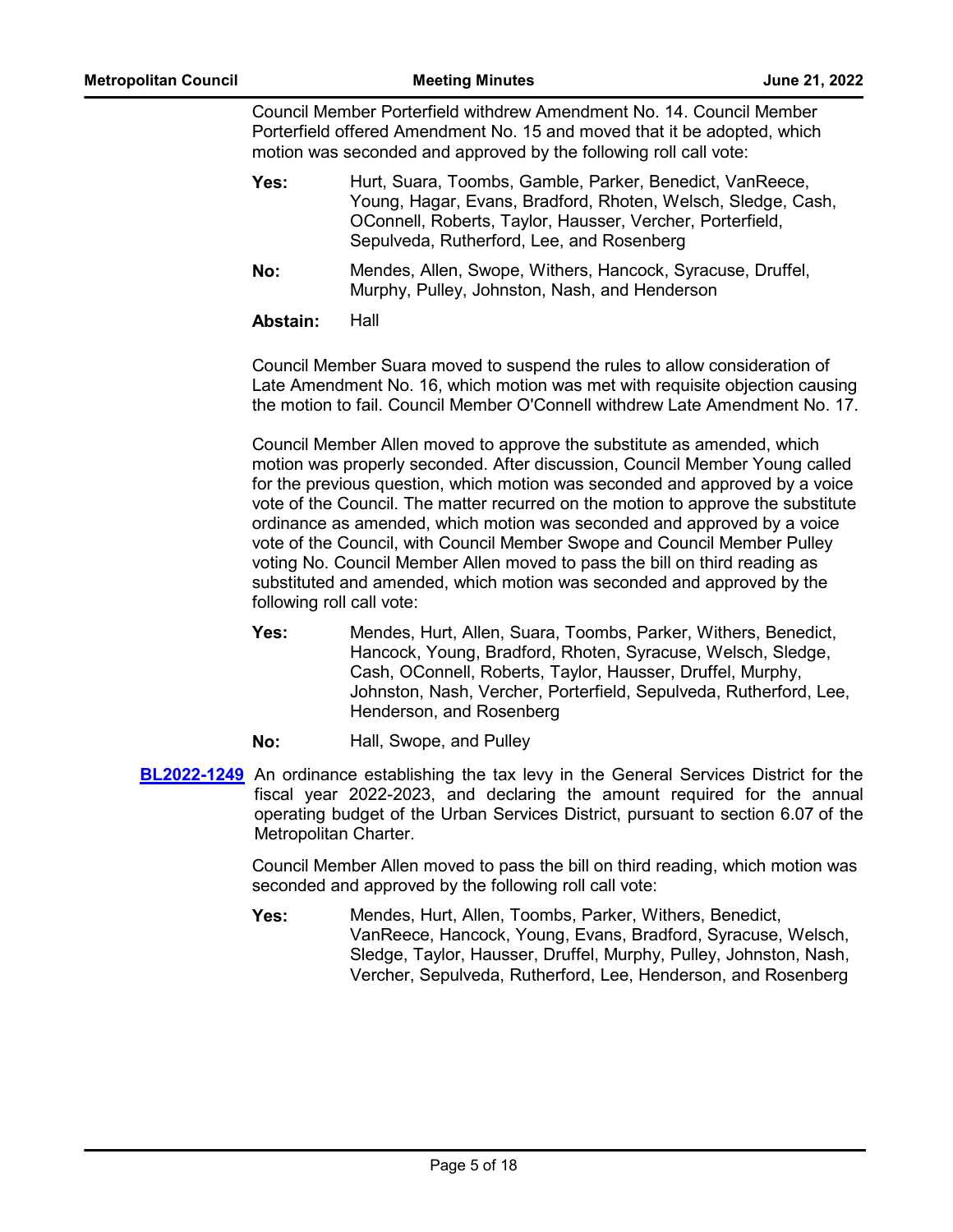# **Resolutions Adopted on Consent**

- **[RS2022-1509](http://nashville.legistar.com/gateway.aspx?m=l&id=/matter.aspx?key=14422)** A resolution to establish a new fee structure associated with the processing and review of Metro Planning Commission applications associated with Title 17 of the Metropolitan Code (Proposal No. 2022Z-007TX-001).
- [RS2022-1556](http://nashville.legistar.com/gateway.aspx?m=l&id=/matter.aspx?key=14606) Resolution authorizing the issuance, sale, delivery and payment of one or more series of general obligation improvement bonds in an aggregate principal amount of not to exceed \$650,000,000; and providing for the levy of ad valorem taxes for the payment of debt service on the bonds.
- **[RS2022-1557](http://nashville.legistar.com/gateway.aspx?m=l&id=/matter.aspx?key=14599)** A resolution authorizing the issuance of not to exceed two hundred and ninety million (\$290,000,000) in aggregate principal amount of interfund tax anticipation notes of the Metropolitan Government of Nashville and Davidson County, Tennessee.
- [RS2022-1585](http://nashville.legistar.com/gateway.aspx?m=l&id=/matter.aspx?key=14647) A resolution approving an Interlocal Agreement between The Metropolitan Government of Nashville and Davidson County and the Industrial Development Board of the Metropolitan Government of Nashville and Davidson County for administrative, financial, and legal services.
- [RS2022-1586](http://nashville.legistar.com/gateway.aspx?m=l&id=/matter.aspx?key=14630) A resolution accepting a grant from the Tennessee Department of Mental Health and Substance Abuse Services, to the Metropolitan Government, acting by and through the State Trial Courts, to provide the Tennessee Certified Recovery Court Program (TCRCP) at the Davidson County Residential Drug Court to enable the establishment of adult drug court programs to address the needs of non-violent offenders.
- [RS2022-1587](http://nashville.legistar.com/gateway.aspx?m=l&id=/matter.aspx?key=14637) A resolution accepting an annual donation from the Nashville Convention & Visitors Corp in the amount of \$25,000 for up to five years to provide funds for marketing the Nashville Municipal Auditorium.
- [RS2022-1588](http://nashville.legistar.com/gateway.aspx?m=l&id=/matter.aspx?key=14643) A resolution accepting a donation from the Nashville Convention and Visitors Corp to The Metropolitan Government of Nashville and Davidson County, acting by and through the Metropolitan Nashville Planning Commission, to provide supplemental funding for a music venue study.
- [RS2022-1589](http://nashville.legistar.com/gateway.aspx?m=l&id=/matter.aspx?key=14644) A resolution accepting a donation from the Nashville Area Chamber of Commerce to The Metropolitan Government of Nashville and Davidson County, acting by and through the Metropolitan Nashville Planning Commission, to provide supplemental funding for a music venue study
- [RS2022-1592](http://nashville.legistar.com/gateway.aspx?m=l&id=/matter.aspx?key=14631) A resolution approving an affiliation agreement between the Metropolitan Government of Nashville and Davidson County, acting by and through the Metropolitan Board of Health, and Lipscomb University to provide the opportunity for students enrolled in various health professions to encounter a wide range of clinical experience opportunities.
- [RS2022-1593](http://nashville.legistar.com/gateway.aspx?m=l&id=/matter.aspx?key=14645) A resolution appropriating a total of \$2,544,580.20 from the Nashville Public Library to various non-profit organizations for the provision of free and high-quality afterschool and summer programming through the Library's Nashville After Zone Alliance out-of-school time coordinating system.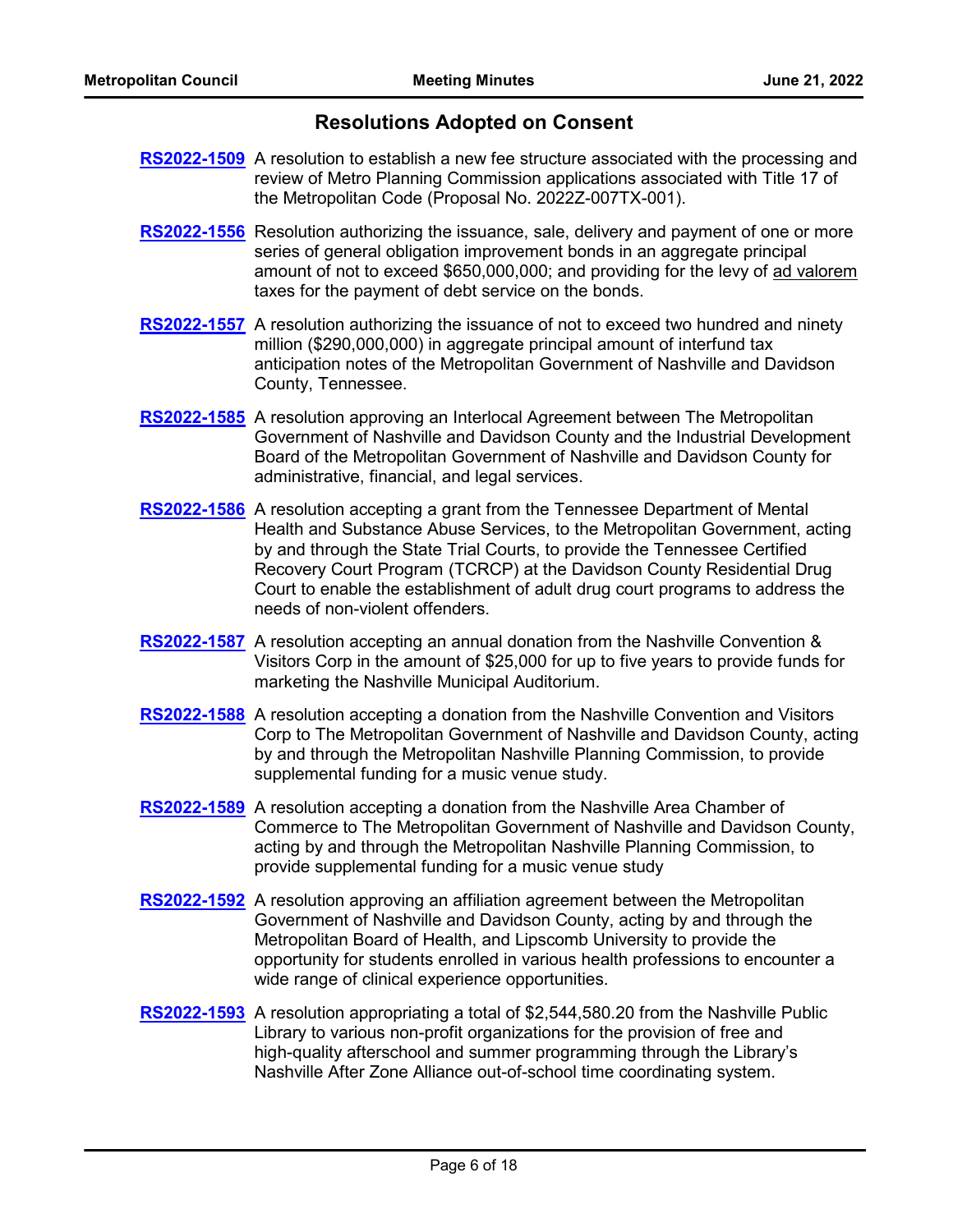| <b>RS2022-1594</b> A resolution accepting an in-kind grant from the Friends of Woodmont Park to |
|-------------------------------------------------------------------------------------------------|
| the Metropolitan Government, acting by and through the Metropolitan Board of                    |
| Parks and Recreation, to provide improvements to the basketball court at                        |
| Woodmont Park.                                                                                  |

- [RS2022-1595](http://nashville.legistar.com/gateway.aspx?m=l&id=/matter.aspx?key=14641) A resolution authorizing the Metropolitan Department of Law to compromise and settle Nicole Jordon's claim against the Metropolitan Government of Nashville and Davidson County in the amount of \$115,000.00, with \$10,000.00 reflecting back pay to be paid from the Parks and Recreation operating budget and the remaining \$105,000.00 to be from the Judgments and Losses Fund.
- [RS2022-1596](http://nashville.legistar.com/gateway.aspx?m=l&id=/matter.aspx?key=14626) A resolution approving the Third Amendment to an agreement between the Metropolitan Government of Nashville and Davidson County and Infor (US), Inc. to provide maintenance and support of workforce time and attendance software for the Metropolitan Nashville Police Department.
- **[RS2022-1597](http://nashville.legistar.com/gateway.aspx?m=l&id=/matter.aspx?key=14651)** A resolution classifying public roads in Davidson County, Tennessee.
- [RS2022-1598](http://nashville.legistar.com/gateway.aspx?m=l&id=/matter.aspx?key=14640) A resolution authorizing the Metropolitan Department of Law to compromise and settle the personal injury claim of Kristen Jenkins against the Metropolitan Government of Nashville and Davidson County in the amount of \$24,000.00, and that said amount be paid out of the Self-Insured Liability Fund.
- [RS2022-1599](http://nashville.legistar.com/gateway.aspx?m=l&id=/matter.aspx?key=14625) A resolution appropriating up to \$2.5M annually through a grant contract by and between The Metropolitan Government of Nashville and Davidson County, acting by and through the Metropolitan Department of Water and Sewerage Services, and the Cumberland River Compact to provide tree canopy restoration and maintenance.
- [RS2022-1600](http://nashville.legistar.com/gateway.aspx?m=l&id=/matter.aspx?key=14635) A resolution authorizing The Metropolitan Government of Nashville and Davidson County, through the Department of Water and Sewerage Services, to enter into a waste data pilot program with Rubicon Global, LLC and to accept a donation of \$14,592.00 for hardware, software and services associated with the program.
- [RS2022-1601](http://nashville.legistar.com/gateway.aspx?m=l&id=/matter.aspx?key=14634) A resolution to amend Ordinance No. BL2020-353, as amended, to authorize The Metropolitan Government of Nashville and Davidson County to accept an additional fire hydrant assembly, for property located at 810 Division Street (MWS Project Nos. 20-SL-59 and 20-WL-139 and Proposal Nos. 2020M-044ES-002 and 2022M-078ES-001).
- [RS2022-1602](http://nashville.legistar.com/gateway.aspx?m=l&id=/matter.aspx?key=14658) A resolution honoring Decosta Jenkins upon the occasion of his retirement as President and CEO of Nashville Electric Service.
- [RS2022-1603](http://nashville.legistar.com/gateway.aspx?m=l&id=/matter.aspx?key=14657) A Resolution recommending TVA pursue solar and storage investments in Middle Tennessee and expressing support to the Nashville Electric Service Board for calling for the same.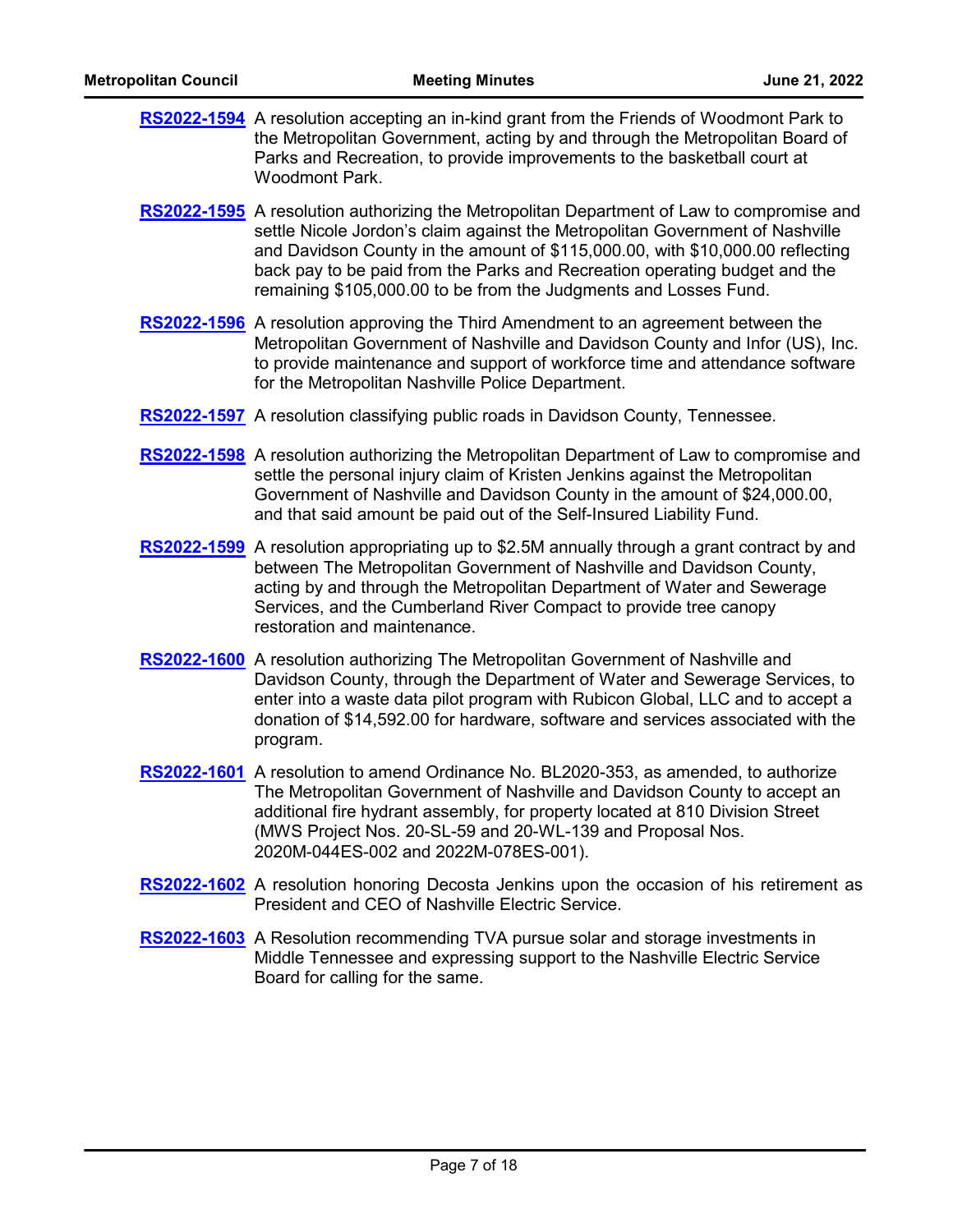[RS2022-1605](http://nashville.legistar.com/gateway.aspx?m=l&id=/matter.aspx?key=14660) A Resolution recognizing June 2022 as "Alzheimer's and Brain Awareness Month."

Council Member Young moved to adopt the Consent Agenda Resolutions, which motion was seconded and approved by the following vote: Yes (34): Mendes, Hurt, Allen, Suara, Hall, Toombs, Gamble, Swope, Parker, Withers, Benedict, VanReece, Hancock, Young, Evans, Bradford, Syracuse, Welsch, Sledge, Cash, O'Connell, Hausser, Druffel, Murphy, Pulley, Johnston, Nash, Vercher, Porterfield, Sepulveda, Rutherford, Lee, Henderson, and Rosenberg; No (0); Abstain (0).

### **Resolutions**

**[RS2022-1553](http://nashville.legistar.com/gateway.aspx?m=l&id=/matter.aspx?key=14587)** A resolution adopting a new pay plan for the general employees of the Metropolitan Government of Nashville and Davidson County, excluding employees of the Board of Health, Board of Education, and the Police and Fire Departments, effective July 1, 2022.

> Council Member Allen offered Amendment No. 1 and moved that it be adopted, which motion was seconded and approved by a voice vote of the Council. Council Member Allen moved to adopt the resolution as amended, which motion was seconded and approved by the following vote: Yes (34): Mendes, Hurt, Allen, Suara, Hall, Toombs, Gamble, Swope, Parker, Withers, Benedict, VanReece, Hancock, Young, Evans, Bradford, Syracuse, Welsch, Sledge, Cash, O'Connell, Hausser, Druffel, Murphy, Pulley, Johnston, Nash, Vercher, Porterfield, Sepulveda, Rutherford, Lee, Henderson, and Rosenberg; No (0); Abstain (0).

#### [RS2022-1554](http://nashville.legistar.com/gateway.aspx?m=l&id=/matter.aspx?key=14588) A resolution adopting a new pay plan for employees of the Metropolitan Departments of Police and Fire, effective July 1, 2022.

Council Member Allen offered Amendment No. 1 and moved that it be adopted, which motion was seconded and approved by a voice vote of the Council. Council Member Allen moved to adopt the resolution as amended, which motion was seconded and approved by the following vote: Yes (35): Mendes, Hurt, Allen, Suara, Hall, Toombs, Gamble, Swope, Parker, Withers, Benedict, VanReece, Hancock, Young, Evans, Bradford, Syracuse, Welsch, Sledge, Cash, O'Connell, Taylor, Hausser, Druffel, Murphy, Pulley, Johnston, Nash, Vercher, Porterfield, Sepulveda, Rutherford, Lee, Henderson, and Rosenberg; No (0); Abstain (0).

### [RS2022-1555](http://nashville.legistar.com/gateway.aspx?m=l&id=/matter.aspx?key=14589) A resolution adopting a new pay plan for employees of the Metropolitan Board of Health, effective July 1, 2022.

Council Member Allen offered Amendment No. 1 and moved that it be adopted, which motion was seconded and approved by a voice vote of the Council. Council Member Allen moved to adopt the resolution as amended, which motion was seconded and approved by the following vote: Yes (35): Mendes, Hurt, Allen, Suara, Hall, Toombs, Gamble, Swope, Parker, Withers, Benedict, VanReece, Hancock, Young, Evans, Bradford, Syracuse, Welsch, Sledge, Cash, O'Connell, Taylor, Hausser, Druffel, Murphy, Pulley, Johnston, Nash, Vercher, Porterfield, Sepulveda, Rutherford, Lee, Henderson, and Rosenberg; No (0); Abstain (0).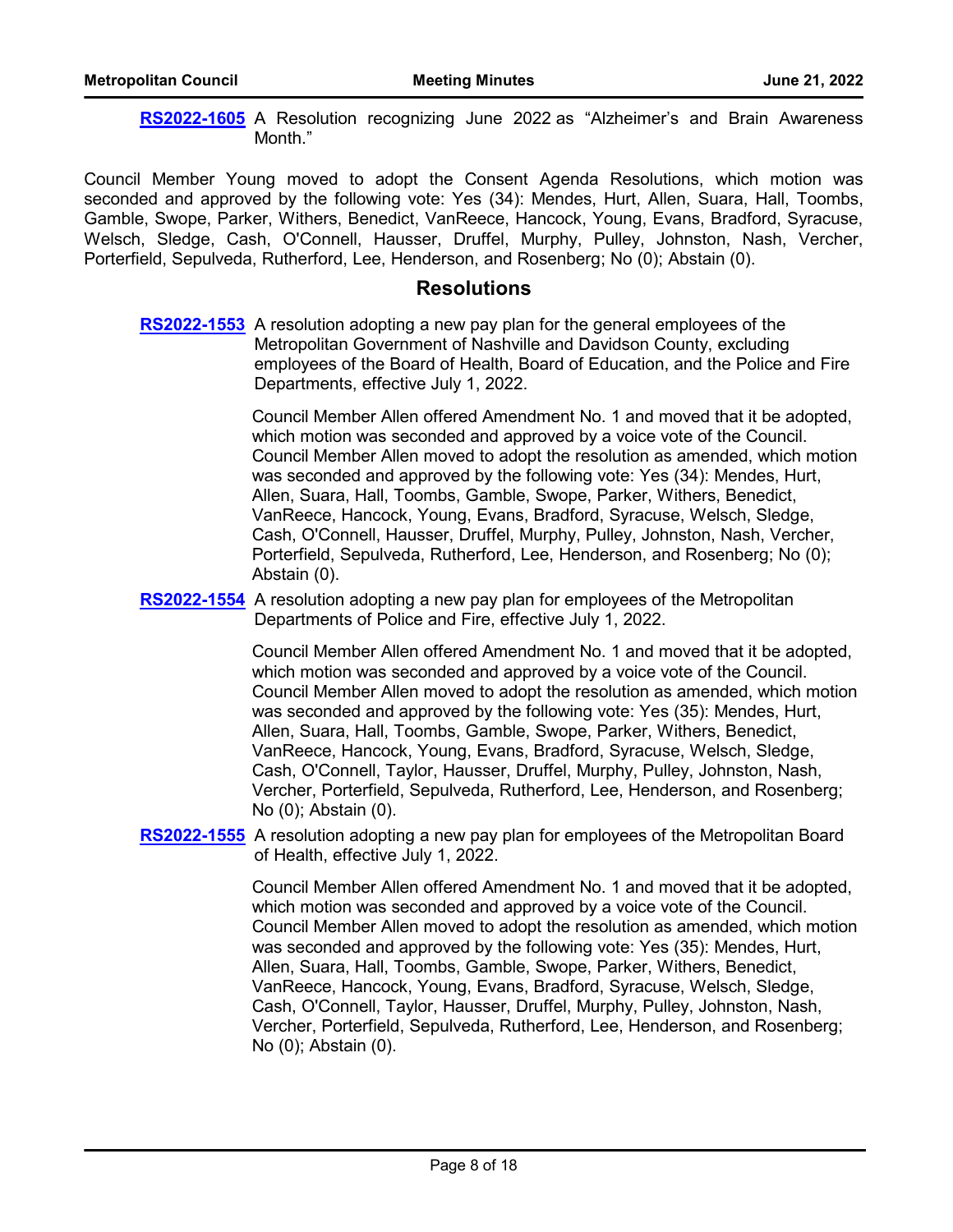[RS2022-1578](http://nashville.legistar.com/gateway.aspx?m=l&id=/matter.aspx?key=14598) A resolution approving a participation agreement between the Metropolitan Government of Nashville and Davidson County, acting by and through the Metropolitan Department of Water and Sewerage Services, and 1302 Pillow Street, LLC, to provide public water service improvements for Pillow Street's proposed development, as well as other existing properties in the area (MWS Project No. 20-WL-0142 and Proposal No. 2022M-021AG-001).

> Council Member Sledge moved to indefinitely defer the resolution, which motion was seconded and approved by a voice vote of the Council.

[RS2022-1590](http://nashville.legistar.com/gateway.aspx?m=l&id=/matter.aspx?key=14659) A resolution appropriating the amount of \$100,000 from the General Fund Reserve Fund for the purchase of equipment and building repairs for various departments of The Metropolitan Government of Nashville and Davidson County.

> Council Member Sledge moved to defer the resolution to the July 19, 2022 meeting, which motion was seconded and approved by a voice vote of the Council.

[RS2022-1591](http://nashville.legistar.com/gateway.aspx?m=l&id=/matter.aspx?key=14629) A resolution to approve an interlocal cooperation and mutual aid agreement between the Metropolitan Government of Nashville and Davidson County ("Metro") and the City of Brentwood, City of Franklin, City of Goodlettsville, City of Hendersonville, City of Murfreesboro, and Wilson County, to create and operate a US&R/Water Rescue Team that will provide response and rescue services.

> Council Member Allen moved to adopt the resolution, which motion was seconded and approved by the following vote: Yes (34): Mendes, Hurt, Allen, Suara, Hall, Toombs, Gamble, Swope, Parker, Withers, Benedict, VanReece, Hancock, Evans, Bradford, Syracuse, Welsch, Sledge, Cash, O'Connell, Taylor, Hausser, Druffel, Murphy, Pulley, Johnston, Nash, Vercher, Porterfield, Sepulveda, Rutherford, Lee, Henderson, and Rosenberg; No (0); Abstain (1): Young.

[RS2022-1604](http://nashville.legistar.com/gateway.aspx?m=l&id=/matter.aspx?key=14655) A resolution recognizing the 50th anniversary of the passage of Title IX on June 23, 2022.

> Council Member VanReece moved to adopt the resolution and that all members voting in the affirmative be listed as a cosponsor, which motion was seconded and approved by the following vote: Yes (34): Mendes, Hurt, Allen, Suara, Hall, Toombs, Gamble, Parker, Withers, Benedict, VanReece, Hancock, Young, Evans, Bradford, Syracuse, Welsch, Sledge, Cash, O'Connell, Taylor, Hausser, Druffel, Murphy, Pulley, Johnston, Nash, Vercher, Porterfield, Sepulveda, Rutherford, Lee, Henderson, and Rosenberg; No (0); Abstain (0).

[RS2022-1606](http://nashville.legistar.com/gateway.aspx?m=l&id=/matter.aspx?key=14656) A Resolution recognizing June 20, 2022 as World Refugee Day in Nashville and Davidson County.

> Council Member Suara moved to adopt the resolution and that all members voting in the affirmative be listed as a cosponsor, which motion was seconded and approved by the following vote: Yes (35): Mendes, Hurt, Allen, Suara, Hall, Toombs, Gamble, Swope, Parker, Withers, Benedict, VanReece, Hancock, Young, Evans, Bradford, Syracuse, Welsch, Sledge, Cash, O'Connell, Taylor, Hausser, Druffel, Murphy, Pulley, Johnston, Nash, Vercher, Porterfield, Sepulveda, Rutherford, Lee, Henderson, and Rosenberg; No (0); Abstain (0).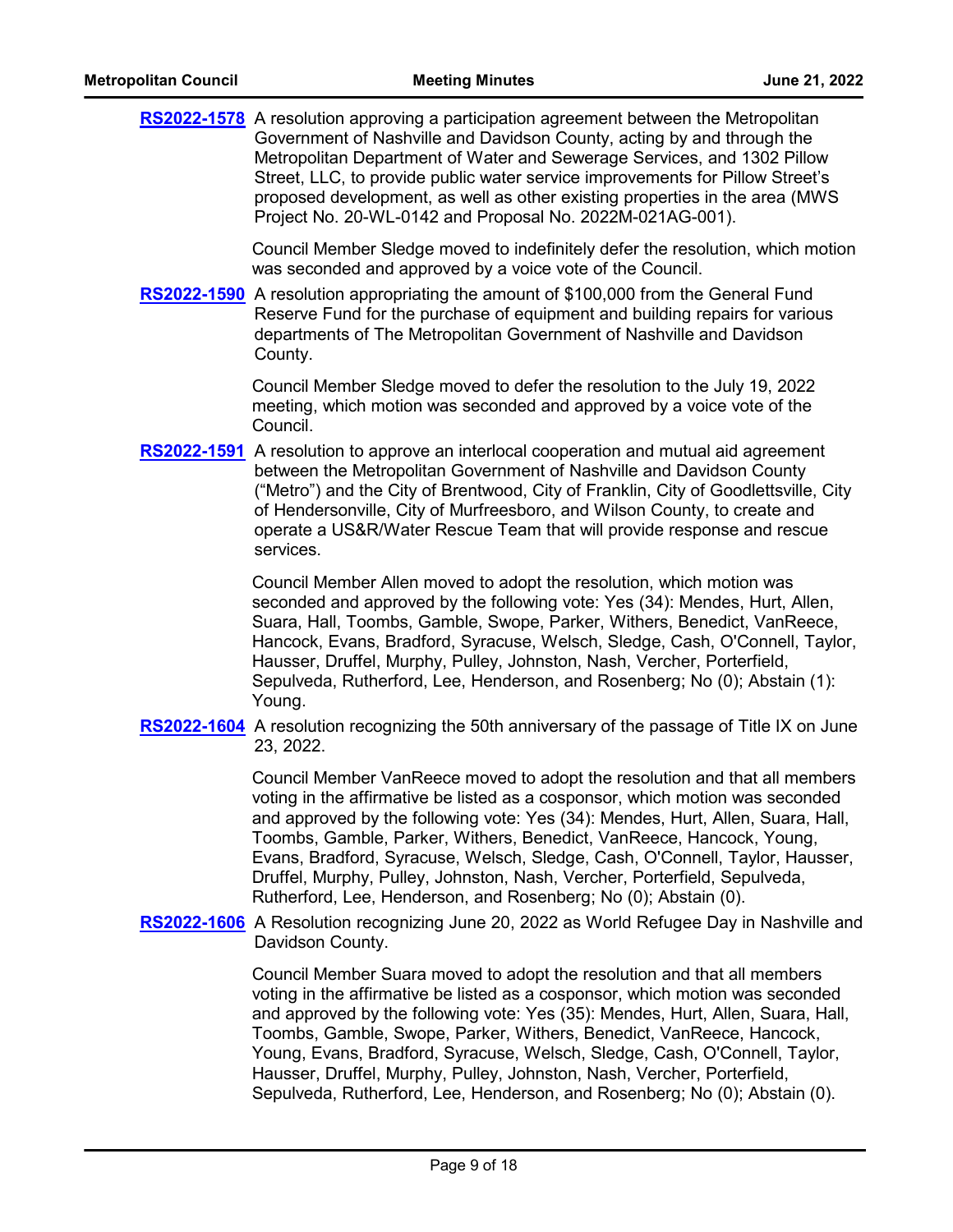# **Late Resolutions**

**[RS2022-1607](http://nashville.legistar.com/gateway.aspx?m=l&id=/matter.aspx?key=14669)** A resolution celebrating the first observance of Juneteenth as an official Metropolitan Government holiday and recognizing June 19, 2022 as Juneteenth in Nashville and Davidson County.

> Council Member Porterfield moved to suspend the rules of procedure to introduce a late resolution. Without objection, Council Member Porterfield moved to adopt the resolution and that all members voting in the affirmative be listed as a cosponsor, which motion was seconded and approved by the following vote: Yes (35): Mendes, Hurt, Allen, Suara, Hall, Toombs, Gamble, Swope, Parker, Withers, Benedict, VanReece, Hancock, Young, Evans, Bradford, Syracuse, Welsch, Sledge, Cash, O'Connell, Taylor, Hausser, Druffel, Murphy, Pulley, Johnston, Nash, Vercher, Porterfield, Sepulveda, Rutherford, Lee, Henderson, and Rosenberg; No (0); Abstain (0).

# **Bills on Introduction and First Reading**

**[BL2022-1328](http://nashville.legistar.com/gateway.aspx?m=l&id=/matter.aspx?key=14654)** An Ordinance amending Section 17.16.060 of the Metropolitan Code, Zoning Regulations to delete the limitations on veterinarian facility size and the number of veterinarian establishments per lot in zoning districts where the veterinarian use is permitted conditionally (Proposal No. 2022Z-010TX-001).

> Upon motion duly seconded, the bill passed first reading and will be considered at the next available public hearing.

**[BL2022-1329](http://nashville.legistar.com/gateway.aspx?m=l&id=/matter.aspx?key=14642)** An ordinance permitting the Metropolitan Tourism and Convention Commission to hold its public meetings at the offices of the Nashville Convention & Visitors Corp.

> Upon motion duly seconded, the bill passed first reading and will be considered at the next regular meeting.

**[BL2022-1330](http://nashville.legistar.com/gateway.aspx?m=l&id=/matter.aspx?key=14639)** An ordinance approving a lease agreement between the Metropolitan Government of Nashville and Davidson County, by and through the Department of General Services, and 5620 Nolensville Pike, LLC for use of office space at 5620 Nolensville Pike (Parcel No. 16100030500) (Proposal No. 2022M-025AG-001).

> Upon motion duly seconded, the bill passed first reading and will be considered at the next regular meeting.

**[BL2022-1331](http://nashville.legistar.com/gateway.aspx?m=l&id=/matter.aspx?key=14652)** An ordinance renaming the WeGo Central public transit station of the Metropolitan Transit Authority located at 400 Dr. Martin L. King, Jr. Blvd. as the "Elizabeth Duff Transit Center at WeGo Central."

> Upon motion duly seconded, the bill passed first reading and will be considered at the next regular meeting.

**[BL2022-1332](http://nashville.legistar.com/gateway.aspx?m=l&id=/matter.aspx?key=14653)** An ordinance naming the North Nashville Transit Center, to be located at 2521 Clarksville Highway at 26th Avenue North, under the operation of the Metropolitan Transit Authority as the "Ernest 'Rip' Patton North Nashville Transit Center."

> Upon motion duly seconded, the bill passed first reading and will be considered at the next regular meeting.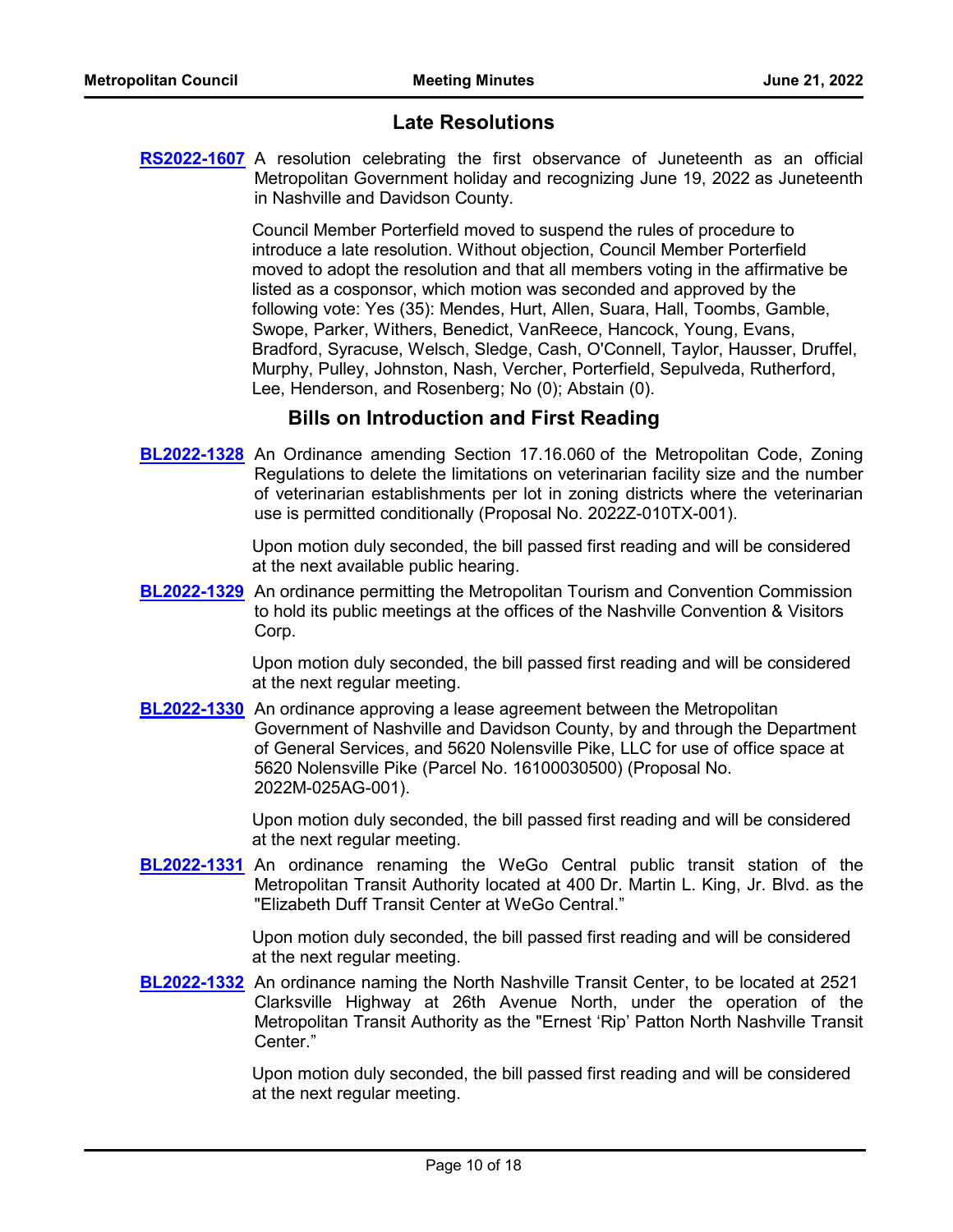| <b>Metropolitan Council</b> | <b>Meeting Minutes</b>                                                                                                                                                                                                                                                                                                                                                                           | June 21, 2022 |
|-----------------------------|--------------------------------------------------------------------------------------------------------------------------------------------------------------------------------------------------------------------------------------------------------------------------------------------------------------------------------------------------------------------------------------------------|---------------|
|                             | <b>BL2022-1333</b> An ordinance readopting the Code of The Metropolitan Government of Nashville<br>and Davidson County, Tennessee, prepared by Municipal Code Corporation<br>including supplemental and replacement pages thereof, containing certain<br>ordinances of a general and permanent nature enacted on or before March 3,<br>2022.                                                     |               |
|                             | Upon motion duly seconded, the bill passed first reading and will be considered<br>at the next regular meeting.                                                                                                                                                                                                                                                                                  |               |
|                             | <b>BL2022-1334</b> An ordinance to amend the Geographic Information Systems Street and Alley<br>Centerline Layer for the Metropolitan Government of Nashville and Davidson<br>County by abandoning Alley Number 708 right-of-way from Duncan Street<br>eastward to unimproved Meredith Avenue right-of-way. (Proposal Number<br>2022M-001AB-001).                                                |               |
|                             | Upon motion duly seconded, the bill passed first reading and will be considered<br>at the next regular meeting.                                                                                                                                                                                                                                                                                  |               |
|                             | <b>BL2022-1335</b> An ordinance authorizing The Metropolitan Government of Nashville and<br>Davidson County to abandon existing storm sewer line, storm catch basins and<br>easement rights, for seven properties located on California Avenue, Edison<br>Park Lane and 57th Avenue North (Proposal No. 2022M-085ES-001).                                                                        |               |
|                             | Upon motion duly seconded, the bill passed first reading and will be considered<br>at the next regular meeting.                                                                                                                                                                                                                                                                                  |               |
|                             | <b>BL2022-1336</b> An ordinance authorizing The Metropolitan Government of Nashville and<br>Davidson County to accept new sanitary sewer manholes, for property located<br>500 Platform Way South, also known as Nashville Yards Parcel 3, (MWS<br>Project No. 22-SL-79 and Proposal No. 2022M-080ES-001).                                                                                       |               |
|                             | Upon motion duly seconded, the bill passed first reading and will be considered<br>at the next regular meeting.                                                                                                                                                                                                                                                                                  |               |
|                             | <b>BL2022-1337</b> An ordinance authorizing The Metropolitan Government of Nashville and<br>Davidson County to abandon existing public sanitary sewer main and sanitary<br>sewer manholes, and to accept new sanitary sewer manhole, for property<br>located at Pitts Avenue (unnumbered), (MWS Project No. 22-SL-90 and<br>Proposal No. 2022M-079ES-001).                                       |               |
|                             | Upon motion duly seconded, the bill passed first reading and will be considered<br>at the next regular meeting.                                                                                                                                                                                                                                                                                  |               |
|                             | <b>BL2022-1338</b> An ordinance authorizing The Metropolitan Government of Nashville and<br>Davidson County to accept new water and sanitary sewer mains, fire hydrant<br>assemblies, sanitary sewer manholes and easements, for four properties<br>located on Central Pike, also known as Tulip Grove Townhomes (MWS Project<br>Nos. 21-WL-126 and 21-SL-295 and Proposal No. 2022M-083ES-001). |               |
|                             | Upon motion duly seconded, the bill passed first reading and will be considered<br>at the next regular meeting.                                                                                                                                                                                                                                                                                  |               |
|                             |                                                                                                                                                                                                                                                                                                                                                                                                  |               |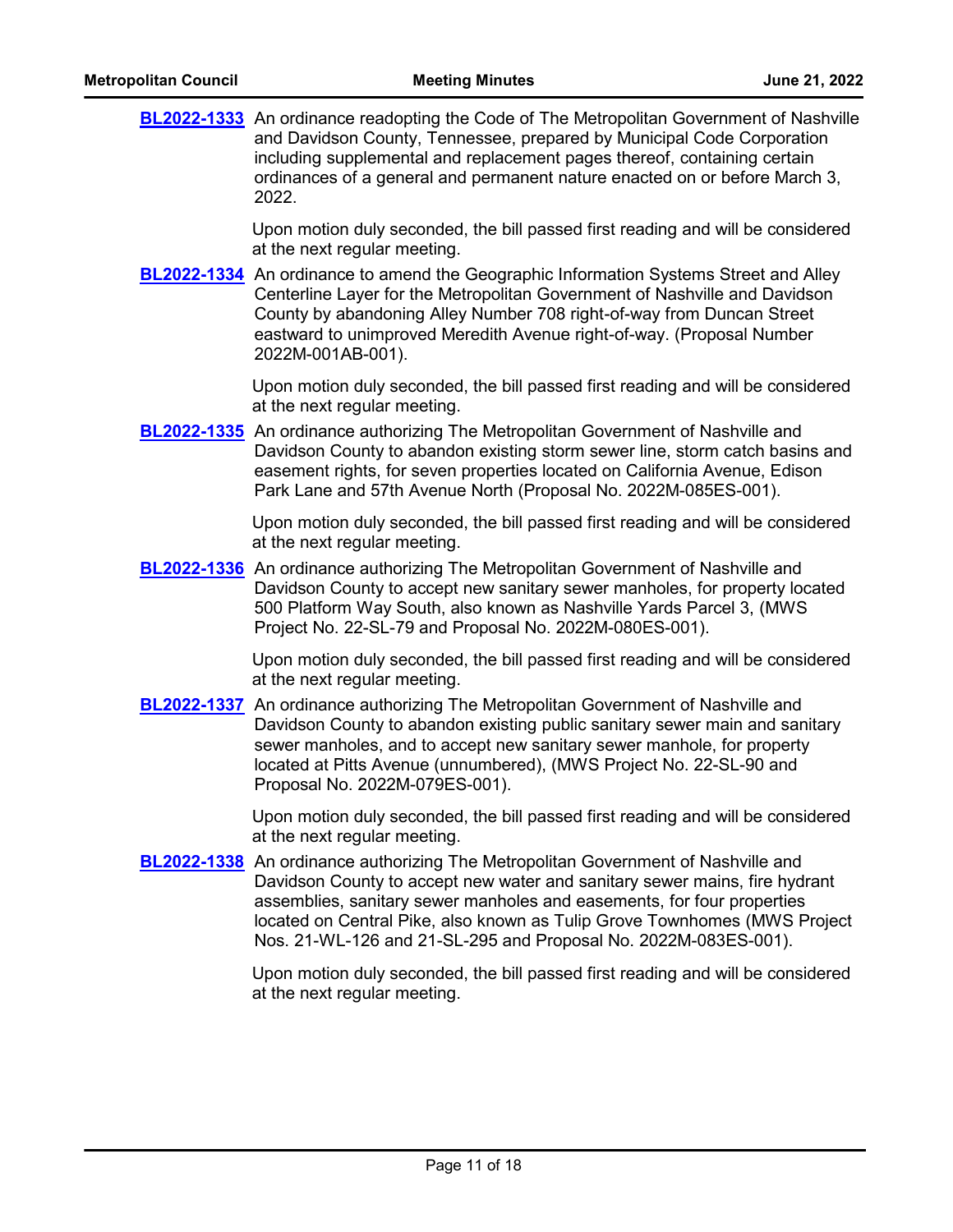| <b>BL2022-1339</b> An ordinance to amend Title 17 of the Metropolitan Code of Laws, the Zoning |
|------------------------------------------------------------------------------------------------|
| Ordinance of The Metropolitan Government of Nashville and Davidson County,                     |
| by changing from IR to SP zoning for properties located at 2nd Avenue North                    |
| (unnumbered), 1st Avenue North (unnumbered), 1500 2nd Avenue North and                         |
| 100 Van Buren Street, at the northwest corner of 1st Ave N and Van Buren                       |
| Street (2.99 acres), to permit 303 unit multi-family development, all of which is              |
| described herein (Proposal No. 2022SP-013-001).                                                |
|                                                                                                |

Upon motion duly seconded, the bill passed first reading and will be considered at the next available public hearing.

**[BL2022-1340](http://nashville.legistar.com/gateway.aspx?m=l&id=/matter.aspx?key=14650)** An ordinance to authorize building material restrictions and requirements for BL2022-1339, a proposed Specific Plan Zoning District located at located at 2nd Avenue North (unnumbered), 1st Avenue North (unnumbered), 1500 2nd Avenue North and 100 Van Buren Street, at the northwest corner of 1st Ave N and Van Buren Street (2.99 acres) (Proposal No. 2022SP-013-001). **THE PROPOSED ORDINANCE REQUIRES CERTAIN MATERIALS TO BE RESTRICTED IN THE CONSTRUCTION OF BUILDINGS.**

> Upon motion duly seconded, the bill passed first reading and will be considered at the next available public hearing.

**[BL2022-1341](http://nashville.legistar.com/gateway.aspx?m=l&id=/matter.aspx?key=14534)** An ordinance to amend Title 17 of the Metropolitan Code of Laws, the Zoning Ordinance of The Metropolitan Government of Nashville and Davidson County, by amending a Specific Plan for properties located at 616, 618, and 620 Old Hickory Boulevard and 7315 Sonya Drive, approximately 400 feet north of Tolbert Road (29.6 acres), zoned SP, to permit a maximum of 175 multi-family units, all of which is described herein (Proposal No. 2019SP-007-003).

> Upon motion duly seconded, the bill passed first reading and will be considered at the next available public hearing.

**[BL2022-1342](http://nashville.legistar.com/gateway.aspx?m=l&id=/matter.aspx?key=14535)** An ordinance to authorize building material restrictions and requirements for BL2022-1341, a proposed Specific Plan Zoning District located at 616, 618, and 620 Old Hickory Boulevard and 7315 Sonya Drive, approximately 400 feet north of Tolbert Road (29.6 acres), (Proposal No. 2019SP-007-003). **THE PROPOSED ORDINANCE REQUIRES CERTAIN MATERIALS TO BE RESTRICTED IN THE CONSTRUCTION OF BUILDINGS.**

> Upon motion duly seconded, the bill passed first reading and will be considered at the next available public hearing.

### **Bills on Second Reading**

**[BL2022-1255](http://nashville.legistar.com/gateway.aspx?m=l&id=/matter.aspx?key=14461)** An ordinance approving an agreement for a greenway conservation easement by and between PRII/SH Peabody Union Apartments Owner, LLC and the Metropolitan Government. (Proposal No. 2022M-023AG-001).

> Council Member Mendes offered Amendment No. 2 and moved that it be adopted, which motion was seconded and approved by a voice vote of the Council. Council Member O'Connell moved to pass the bill on second reading as amended, which motion was seconded and approved by a voice vote of the Council.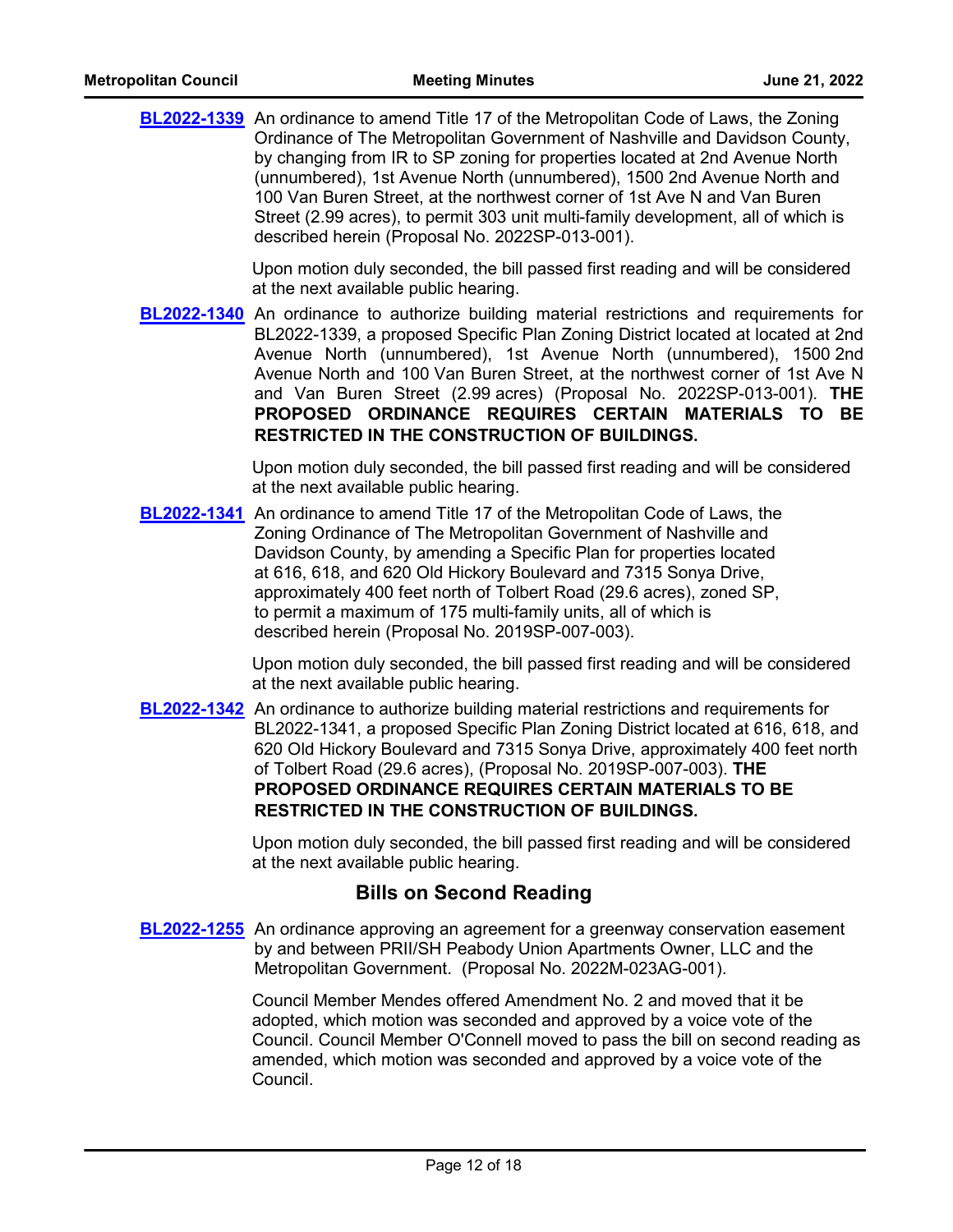| <b>BL2022-1269</b> An ordinance to amend Title 2 of the Metropolitan Code, pertaining to the Board |
|----------------------------------------------------------------------------------------------------|
| of Fire and Building Code Appeals.                                                                 |

Council Member Hancock moved to defer the bill, which motion was seconded and approved by a voice vote of the Council.

**[BL2022-1272](http://nashville.legistar.com/gateway.aspx?m=l&id=/matter.aspx?key=14521)** An ordinance approving a lease agreement between the Metropolitan Government of Nashville and Davidson County by and through the Mayor's Office of Emergency Management and the Department of General Services and the Community Resource Center for use of a warehouse at 801 Anderson Lane, Madison, TN 37115 (Parcel No. 04300002600) (Proposal No. 2022M-022AG-001).

> Council Member Young moved to pass the bill on second reading, which motion was seconded and approved by a voice vote of the Council.

**[BL2022-1273](http://nashville.legistar.com/gateway.aspx?m=l&id=/matter.aspx?key=14583)** An ordinance granting the Purchasing Agent the authority to extend the term of contract number 422444 for the Murfreesboro Pike complete streets architectural and engineering services.

> Council Member Young moved to pass the bill on second reading, which motion was seconded and approved by a voice vote of the Council.

**[BL2022-1274](http://nashville.legistar.com/gateway.aspx?m=l&id=/matter.aspx?key=14603)** An ordinance approving a revised organizational plan for the Metropolitan Public Health Department of the Metropolitan Government of Nashville and Davidson County.

> Council Member Young moved to pass the bill on second reading, which motion was seconded and approved by a voice vote of the Council.

**[BL2022-1275](http://nashville.legistar.com/gateway.aspx?m=l&id=/matter.aspx?key=14604)** An ordinance accepting a greenway conservation easement, on certain property located at 433 Opry Mills Drive (Parcel No. 07300001700) owned by Opry Mills Mall Limited Partnership (Proposal No. 2022M-024AG-001).

> Council Member Syracuse offered Amendment No. 1 and moved that it be adopted, which motion was seconded and approved by a voice vote of the Council. Council Member Mendes offered Amendment No. 2 and moved that it be adopted, which motion was seconded and approved by a voice vote of the Council. Council Member Syracuse moved to pass the bill on second reading as amended, which motion was seconded and approved by a voice vote of the Council.

**[BL2022-1276](http://nashville.legistar.com/gateway.aspx?m=l&id=/matter.aspx?key=14526)** An ordinance approving a license agreement between The Metropolitan Government of Nashville and Davidson County, acting by and through the Board of Parks and Recreation, and The Nashville Food Project for the use of commercial community gardening at Mill Ridge Park.

> Council Member Young moved to pass the bill on second reading, which motion was seconded and approved by a voice vote of the Council.

**[BL2022-1277](http://nashville.legistar.com/gateway.aspx?m=l&id=/matter.aspx?key=14527)** An ordinance approving a license agreement between The Metropolitan Government of Nashville and Davidson County, acting by and through the Board of Parks and Recreation, and The Lamar Companies for the use of 180 Anthes Drive, Nashville, Tennessee 37210 (Parcel No. 09311011200)

> Council Member O'Connell moved to defer the bill, which motion was seconded and approved by a voice vote of the Council.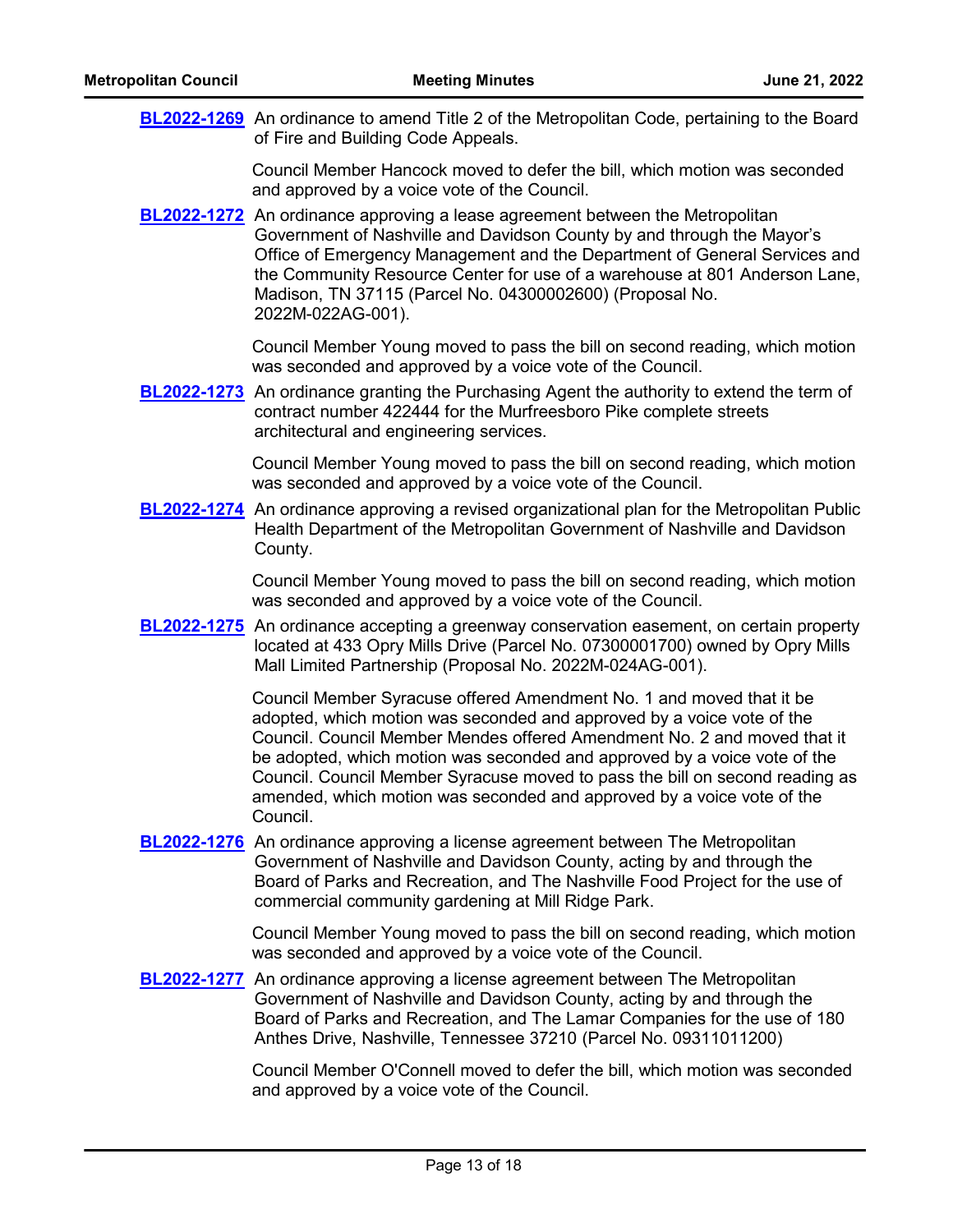| <b>Metropolitan Council</b> | <b>Meeting Minutes</b>                                                                                                                                                                                                                                                                                                                                                                                                                                                                                                                                                                                                                                 | June 21, 2022 |
|-----------------------------|--------------------------------------------------------------------------------------------------------------------------------------------------------------------------------------------------------------------------------------------------------------------------------------------------------------------------------------------------------------------------------------------------------------------------------------------------------------------------------------------------------------------------------------------------------------------------------------------------------------------------------------------------------|---------------|
|                             | <b>BL2022-1278</b> An ordinance authorizing The Metropolitan Government of Nashville and<br>Davidson County to negotiate and accept permanent easements for the<br>Jacksons Valley Road Stormwater Improvement Project for six properties<br>located on Jacksons Valley Road, (Project No. 22-SWC-196 and Proposal No.<br>2022M-073ES-001).                                                                                                                                                                                                                                                                                                            |               |
|                             | Council Member Young moved to pass the bill on second reading, which motion<br>was seconded and approved by a voice vote of the Council.<br><b>BL2022-1279</b> An ordinance authorizing The Metropolitan Government of Nashville and<br>Davidson County to abandon existing sanitary sewer main, sanitary sewer<br>manhole, and easement rights, and to rehabilitate sanitary sewer main and<br>sanitary sewer manholes, for eight properties located at Lebanon Pike, Rucker<br>Avenue, White Avenue and former Alley #2058, also known as Lebanon Pike<br>7-Eleven (MWS Project No. 21-SL-238 and Proposal No. 2022M-072ES-001).                     |               |
|                             | Council Member Young moved to pass the bill on second reading, which motion<br>was seconded and approved by a voice vote of the Council.<br><b>BL2022-1280</b> An ordinance authorizing The Metropolitan Government of Nashville and<br>Davidson County to accept new water and sanitary sewer mains, fire hydrant<br>assembly, sanitary sewer manholes and easements and to relocate a fire<br>hydrant assembly, for property located 115 Hart Lane, (MWS Project Nos.<br>21-WL-106 and 21-SL-260 and Proposal No. 2022M-074ES-001).                                                                                                                  |               |
|                             | Council Member Young moved to pass the bill on second reading, which motion<br>was seconded and approved by a voice vote of the Council.<br><b>BL2022-1281</b> An ordinance authorizing The Metropolitan Government of Nashville and<br>Davidson County to accept new sanitary sewer mains, sanitary sewer<br>manholes, fire hydrant assembly and easements, for property located at 5215<br>Blue Hole Road (MWS Project Nos. 21-SL-200 and 21-WL-86 and Proposal No.<br>2022M-071ES-001).                                                                                                                                                             |               |
|                             | Council Member Young moved to pass the bill on second reading, which motion<br>was seconded and approved by a voice vote of the Council.<br>BL2022-1282 An ordinance authorizing The Metropolitan Government of Nashville and<br>Davidson County to abandon existing public water main and fire hydrant<br>assemblies, and to accept new public water main and fire hydrant assemblies,<br>for two properties located at 1506 Church Street and 215 15th Avenue North,<br>also known as Church Street Residences (MWS Project No. 20-WL-118 and<br>Proposal No. 2022M-077ES-001).                                                                      |               |
|                             | Council Member Young moved to pass the bill on second reading, which motion<br>was seconded and approved by a voice vote of the Council.<br><b>BL2022-1283</b> An ordinance authorizing The Metropolitan Government of Nashville and<br>Davidson County to accept a public fire hydrant assembly and easement, for<br>three properties located at 500 W. Trinity Lane and W. Trinity Lane<br>(unnumbered), also known as Word 18 Townhomes (MWS Project No.<br>21-WL-79 and Proposal No. 2022M-075ES-001).<br>Council Member Young moved to pass the bill on second reading, which motion<br>was seconded and approved by a voice vote of the Council. |               |
|                             |                                                                                                                                                                                                                                                                                                                                                                                                                                                                                                                                                                                                                                                        |               |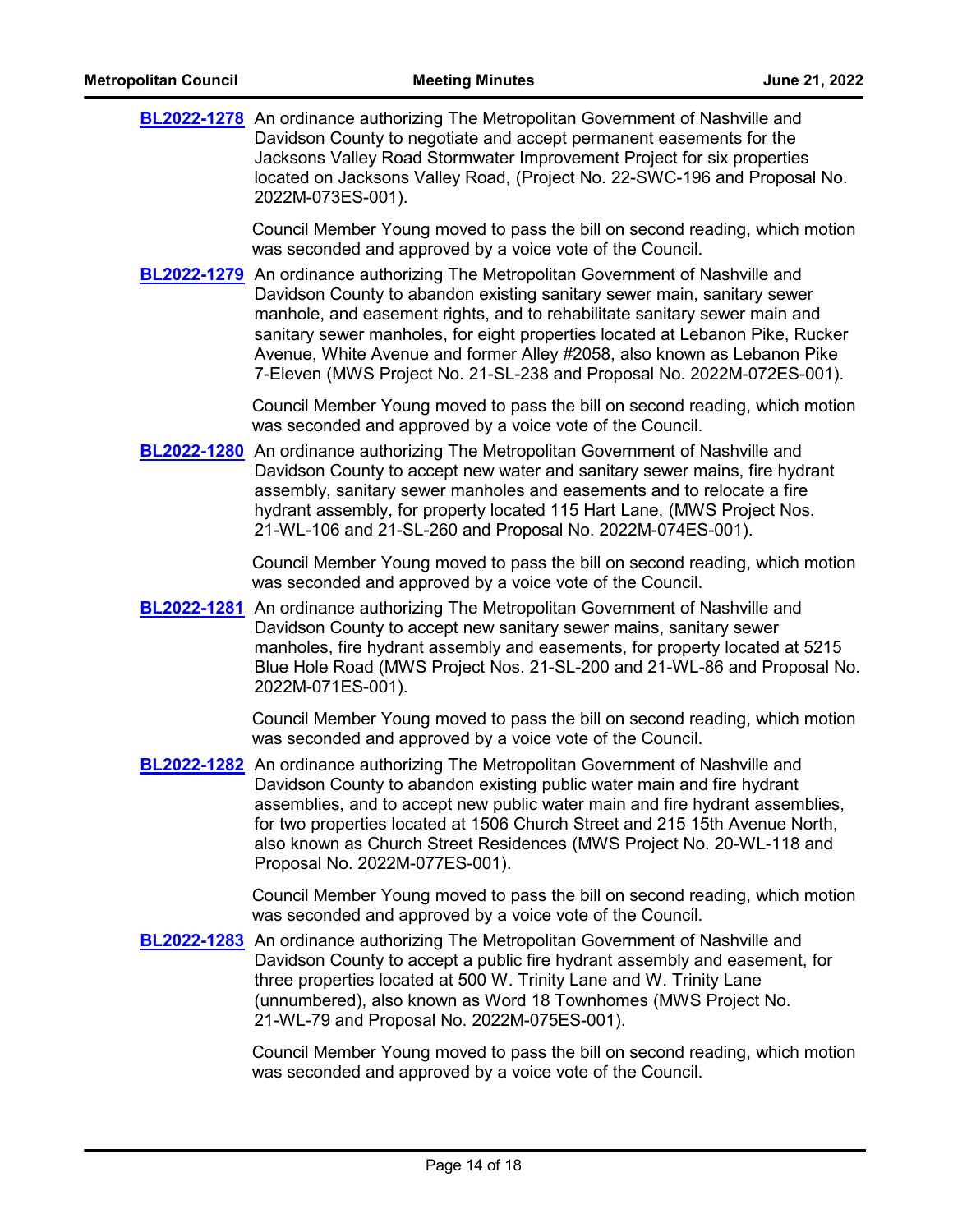**[BL2022-1284](http://nashville.legistar.com/gateway.aspx?m=l&id=/matter.aspx?key=14602)** An ordinance authorizing The Metropolitan Government of Nashville and Davidson County to abandon existing sanitary sewer main, sanitary sewer manhole and easements, and to accept new sanitary sewer main, sanitary sewer manholes and easements, for property located at 245 Ensworth Place, (MWS Project No. 22-SL-42 and Proposal No. 2022M-076ES-001).

> Council Member Young moved to pass the bill on second reading, which motion was seconded and approved by a voice vote of the Council.

### **Bills on Third Reading**

An ordinance to amend Title 2 of the Metropolitan Code of Laws to create an Office Homeless Services. **[BL2021-971](http://nashville.legistar.com/gateway.aspx?m=l&id=/matter.aspx?key=13734)**

> Council Member O'Connell moved to suspend the rules of procedure to introduce a late amendment. Without objection, Council Member O'Connell offered Amendment No. 2 and moved that it be adopted, which motion was seconded and approved by a voice vote of the Council. Council Member O'Connell moved to pass the bill on third reading as amended, which motion was seconded and approved by the following vote: Yes (35): Mendes, Hurt, Allen, Suara, Hall, Toombs, Gamble, Swope, Parker, Withers, Benedict, VanReece, Hancock, Young, Evans, Bradford, Syracuse, Welsch, Sledge, Cash, O'Connell, Taylor, Hausser, Druffel, Murphy, Pulley, Johnston, Nash, Vercher, Porterfield, Sepulveda, Rutherford, Lee, Henderson, and Rosenberg; No (0); Abstain (0).

**[BL2022-1164](http://nashville.legistar.com/gateway.aspx?m=l&id=/matter.aspx?key=14241)** An Ordinance to amend Chapter 9.30 of the Metropolitan Code of Laws pertaining to construction sites.

> Council Member Young moved to pass the bill on third reading, which motion was seconded and approved by the following vote: Yes (34): Mendes, Hurt, Allen, Suara, Hall, Toombs, Gamble, Parker, Withers, Benedict, VanReece, Hancock, Young, Evans, Bradford, Syracuse, Welsch, Sledge, Cash, O'Connell, Taylor, Hausser, Druffel, Murphy, Pulley, Johnston, Nash, Vercher, Porterfield, Sepulveda, Rutherford, Lee, Henderson, and Rosenberg; No (0); Abstain (0).

**[BL2022-1169](http://nashville.legistar.com/gateway.aspx?m=l&id=/matter.aspx?key=14261)** An ordinance approving a Lease Agreement by and between the Metropolitan Government of Nashville and Davidson County acting by and through the Metropolitan Board of Education and East End Prep (Proposal No. 2021M-012PR-001).

> Council Member Benedict moved to defer the bill, which motion was seconded and approved by a voice vote of the Council. Pursuant to Rule 43 of the Rules of Procedure of the Council, the bill is withdrawn.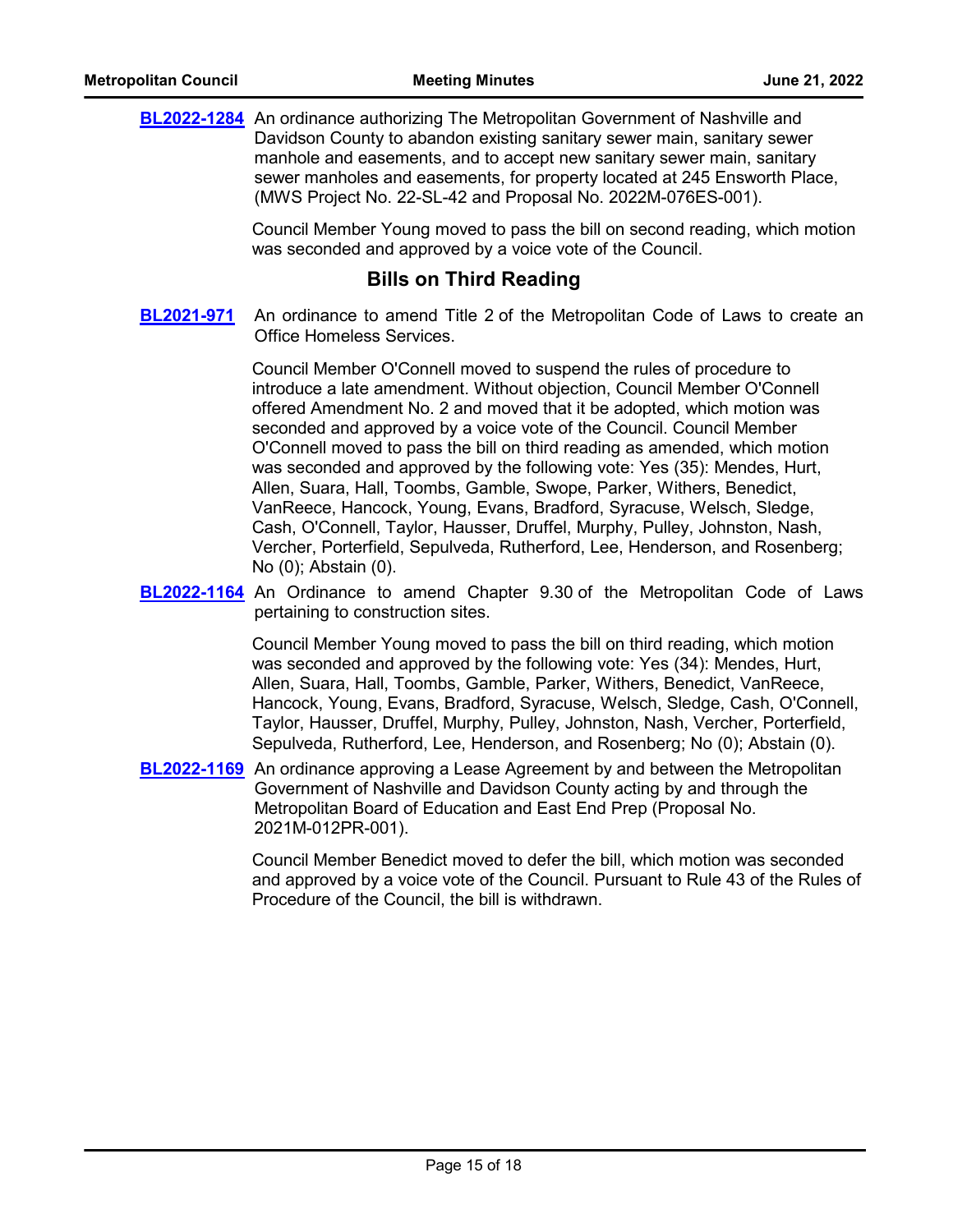|          | <b>BL2022-1198</b> An ordinance to amend Title 17 of the Metropolitan Code of Laws, the<br>Zoning Ordinance of The Metropolitan Government of Nashville and<br>Davidson County, from SCC to SP by changing zoning for a portion of<br>property located at 3955 Nolensville Pike, approximately 115 feet<br>north of Paragon Mills Road, within a Planned Unit Development and<br>within a Corridor Design Overlay, (0.18 acres), to permit a sign, all of<br>which is described herein (Proposal No. 2022SP-012-001). |
|----------|-----------------------------------------------------------------------------------------------------------------------------------------------------------------------------------------------------------------------------------------------------------------------------------------------------------------------------------------------------------------------------------------------------------------------------------------------------------------------------------------------------------------------|
|          | Council Member Young moved to pass the bill on third reading, which motion<br>was seconded and approved by the following vote: Yes (34): Mendes, Hurt,<br>Allen, Suara, Hall, Toombs, Gamble, Parker, Withers, Benedict, VanReece,<br>Hancock, Young, Evans, Bradford, Syracuse, Welsch, Sledge, Cash, O'Connell,<br>Taylor, Hausser, Druffel, Murphy, Pulley, Johnston, Nash, Vercher, Porterfield,<br>Sepulveda, Rutherford, Lee, Henderson, and Rosenberg; No (0); Abstain (0).                                    |
|          | <b>BL2022-1204</b> An ordinance to amend Title 17 of the Metropolitan Code of Laws, the<br>Zoning Ordinance of The Metropolitan Government of Nashville and<br>Davidson County, by changing from R40 to SP zoning for properties<br>located at 5991 and 5997 Edmondson Pike, approximately 175 feet<br>south of Banbury Station, (14.6 acres), to permit 36 single family lots,<br>all of which is described herein (Proposal No. 2022SP-010-001).                                                                    |
|          | Council Member Swope offered Amendment No. 1 and moved that it be<br>adopted, which motion was seconded and approved by the following vote: Yes<br>(29): Mendes, Allen, Hall, Toombs, Swope, Parker, Benedict, Hancock, Young,<br>Evans, Bradford, Syracuse, Welsch, Sledge, Cash, O'Connell, Taylor, Hausser,<br>Druffel, Murphy, Pulley, Johnston, Nash, Vercher, Porterfield, Sepulveda,<br>Rutherford, Lee, and Rosenberg; No (3): Suara, Withers, and Henderson;<br>Abstain (3): Hurt, Gamble and VanReece.      |
|          | Council Member Swope moved to pass the bill on third reading as amended,<br>which motion was seconded and approved by the following roll call vote:                                                                                                                                                                                                                                                                                                                                                                   |
| Yes:     | Mendes, Hurt, Allen, Hall, Toombs, Swope, Parker, Benedict,<br>VanReece, Hancock, Young, Evans, Bradford, Syracuse, Welsch,<br>Sledge, Cash, OConnell, Taylor, Hausser, Druffel, Pulley,<br>Johnston, Nash, Vercher, Porterfield, Sepulveda, Rutherford, Lee,<br>and Rosenberg                                                                                                                                                                                                                                        |
| No:      | <b>Withers</b>                                                                                                                                                                                                                                                                                                                                                                                                                                                                                                        |
| Abstain: | Suara, Gamble, Murphy, and Henderson                                                                                                                                                                                                                                                                                                                                                                                                                                                                                  |
|          |                                                                                                                                                                                                                                                                                                                                                                                                                                                                                                                       |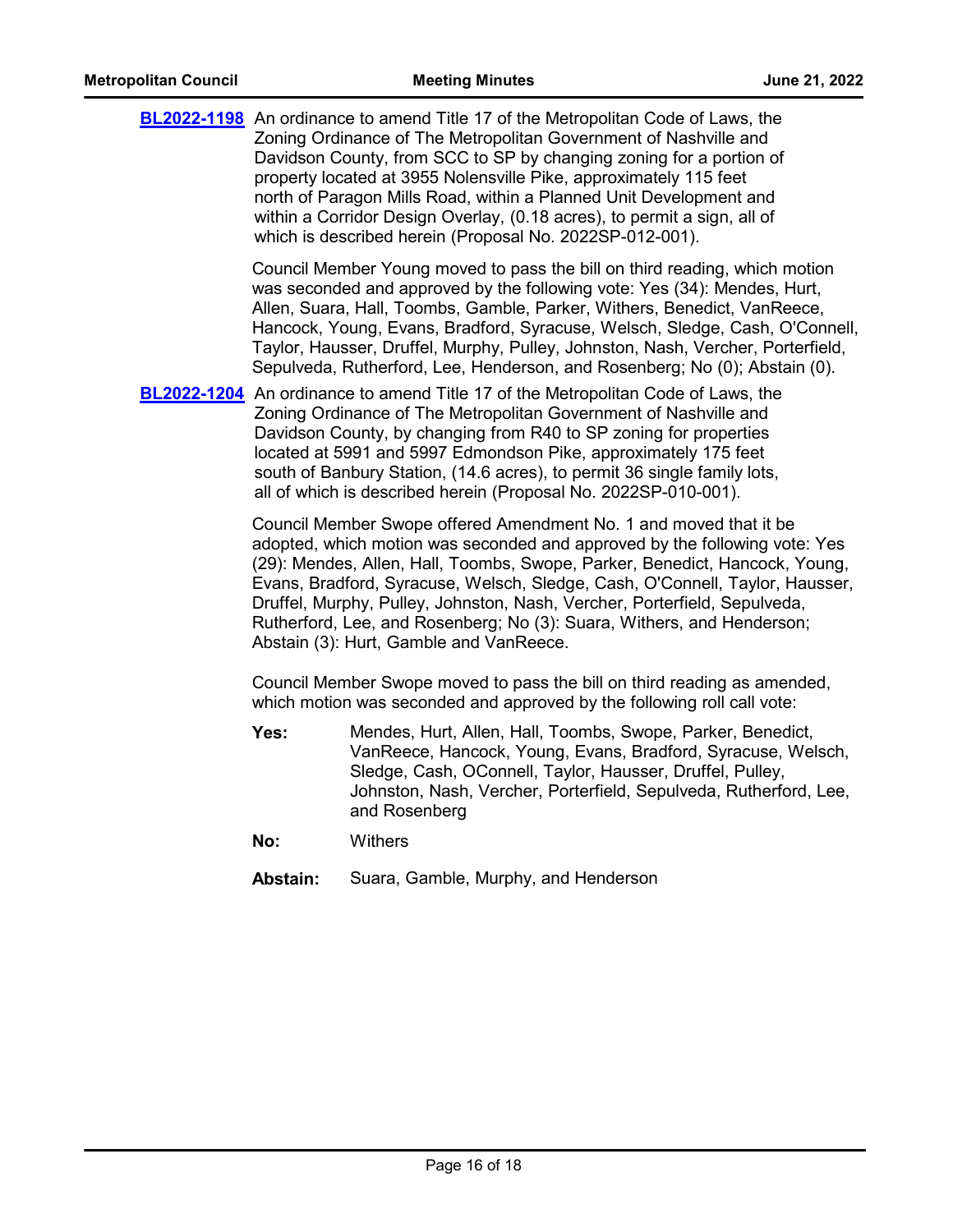|             | <b>BL2022-1205</b> An ordinance to authorize building material restrictions and requirements for<br>BL2022-1204, a proposed Specific Plan Zoning District located at located at<br>5991 and 5997 Edmondson Pike, approximately 175 feet south of Banbury<br>Station, (14.6 acres) (Proposal No. 2022SP-010-001). THE PROPOSED<br>ORDINANCE REQUIRES CERTAIN MATERIALS TO BE RESTRICTED IN<br>THE CONSTRUCTION OF BUILDINGS.                                                                  |
|-------------|----------------------------------------------------------------------------------------------------------------------------------------------------------------------------------------------------------------------------------------------------------------------------------------------------------------------------------------------------------------------------------------------------------------------------------------------------------------------------------------------|
|             | Council Member Swope moved to pass the bill on third reading, which motion<br>was seconded and approved by the following vote: Yes (35): Mendes, Hurt,<br>Allen, Suara, Hall, Toombs, Gamble, Swope, Parker, Withers, Benedict,<br>VanReece, Hancock, Young, Evans, Bradford, Syracuse, Welsch, Sledge,<br>Cash, O'Connell, Taylor, Hausser, Druffel, Murphy, Pulley, Johnston, Nash,<br>Vercher, Porterfield, Sepulveda, Rutherford, Lee, Henderson, and Rosenberg;<br>No (0); Abstain (0). |
| BL2022-1209 | An ordinance to amend Title 17 of the Metropolitan Code of Laws, the<br>Zoning Ordinance of The Metropolitan Government of Nashville and<br>Davidson County, by changing from RS7.5 to R8 zoning for property<br>located at Monticello Drive (unnumbered), approximately 800 feet<br>north of W Trinity Lane (1.33 acres), all of which is described herein<br>(Proposal No. 2022Z-020PR-001).                                                                                               |
|             | Council Member Toombs moved to defer the bill, which motion was seconded<br>and approved by a voice vote of the Council.                                                                                                                                                                                                                                                                                                                                                                     |
|             | <b>BL2022-1251</b> An ordinance amending Section 5.04.120 of the Metropolitan Code of Laws to<br>increase the threshold of donations that Metropolitan Government departments,<br>boards, and commissions may accept and expend and to require certain<br>information be included in the resolution accepting a donation.                                                                                                                                                                    |
|             | Council Member Young moved to pass the bill on third reading, which motion<br>was seconded and approved by the following vote: Yes (34): Mendes, Hurt,<br>Allen, Suara, Hall, Toombs, Gamble, Parker, Withers, Benedict, VanReece,<br>Hancock, Young, Evans, Bradford, Syracuse, Welsch, Sledge, Cash, O'Connell,<br>Taylor, Hausser, Druffel, Murphy, Pulley, Johnston, Nash, Vercher, Porterfield,<br>Sepulveda, Rutherford, Lee, Henderson, and Rosenberg; No (0); Abstain (0).           |
|             | <b>BL2022-1253</b> An ordinance creating the positions of Apprentice, Compliance Monitor - Senior,<br>Compliance Monitor, Fire Logistics and Inventory Clerk, Human Resources<br>Specialist, Safety Specialist, Short Term Rental Inspection Chief, Short Term<br>Rental Inspector, Treasury Analyst - Senior, and Treasury Analyst.                                                                                                                                                         |
|             | Council Member Young moved to pass the bill on third reading, which motion<br>was seconded and approved by the following vote: Yes (34): Mendes, Hurt,<br>Allen, Suara, Hall, Toombs, Gamble, Parker, Withers, Benedict, VanReece,<br>Hancock, Young, Evans, Bradford, Syracuse, Welsch, Sledge, Cash, O'Connell,<br>Taylor, Hausser, Druffel, Murphy, Pulley, Johnston, Nash, Vercher, Porterfield,<br>Sepulveda, Rutherford, Lee, Henderson, and Rosenberg; No (0); Abstain (0).           |